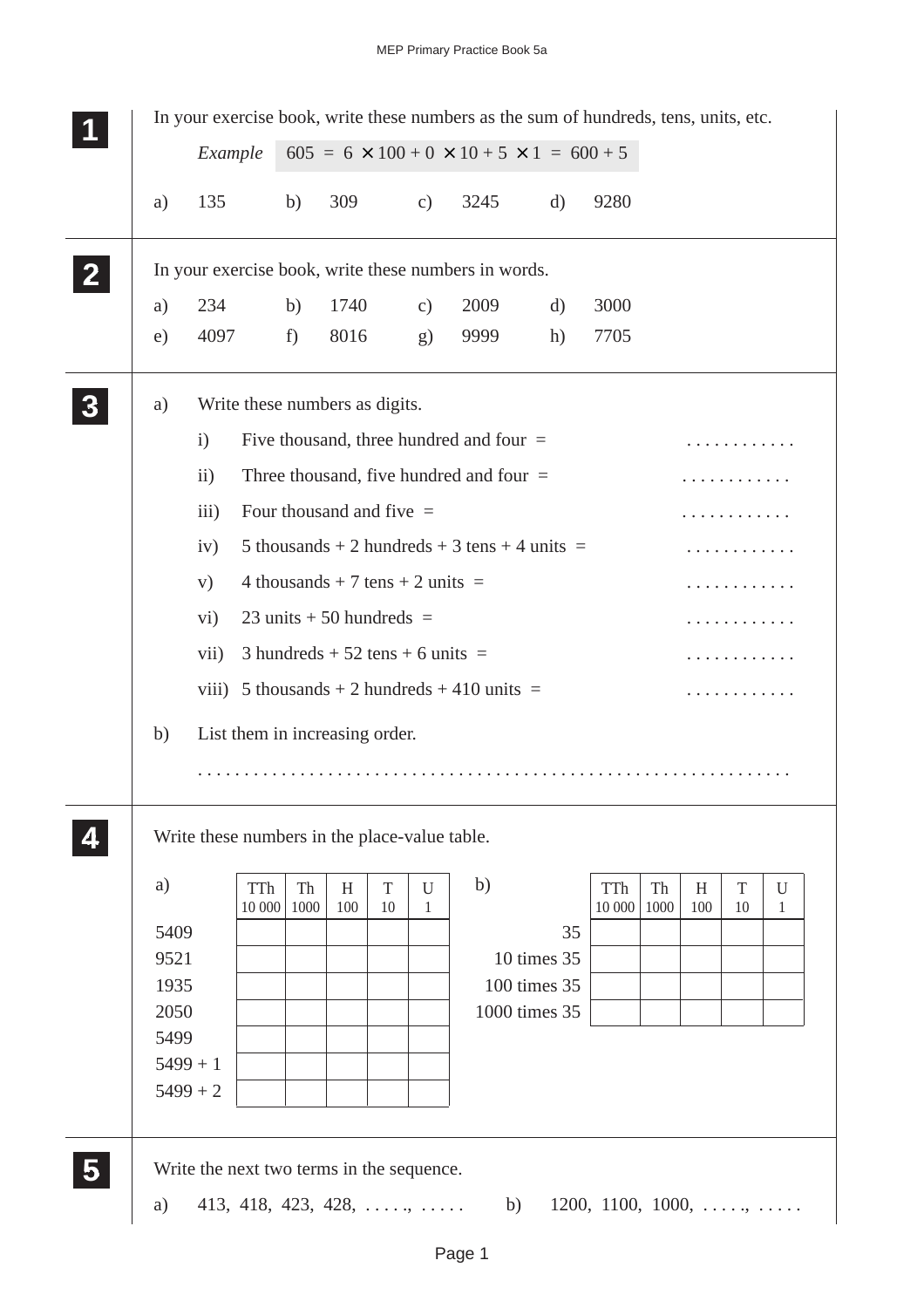|                         | a)            | In your exercise book, write these numbers in words.                             |
|-------------------------|---------------|----------------------------------------------------------------------------------|
|                         |               | 1240<br>324<br>iii)<br>2001<br>$\mathbf{i}$<br>$\ddot{i}$<br>iv)<br>5430         |
|                         |               | 10101<br>1027<br>$\rm vi)$<br>V)                                                 |
|                         | b)            | List them in increasing order.                                                   |
|                         |               |                                                                                  |
|                         |               |                                                                                  |
|                         |               | Join up each number to the corresponding point on the number line.               |
|                         | a)            | 79<br>89<br>91                                                                   |
|                         |               |                                                                                  |
|                         |               | 79<br>80<br>81<br>82<br>83<br>84<br>85<br>86<br>87<br>88<br>89<br>90<br>91<br>92 |
|                         | b)            | 321<br>353<br>344                                                                |
|                         |               |                                                                                  |
|                         |               | 325<br>320<br>330<br>335<br>340<br>350<br>345                                    |
|                         | $\mathbf{c})$ | 8799<br>8831<br>8815                                                             |
|                         |               | <del>,,,,,,,,,,,,,,,,,,,,,,</del><br>T 1 1                                       |
|                         |               | 8810<br>8790<br>8800<br>8820<br>8830                                             |
|                         | a)            | Follow the pattern and                                                           |
|                         |               | Next smaller ten<br>Number<br>Next greater ten<br>complete the table.            |
|                         | b)            | 3<br>Write $a \approx$ sign nearest<br>80<br>$86 \approx$<br>90                  |
|                         |               | the correct rounding<br>392                                                      |
|                         |               | to the nearest whole ten.<br>4535                                                |
|                         |               | 10324                                                                            |
|                         |               |                                                                                  |
|                         |               | Round each number to the nearest whole ten and nearest whole hundred.            |
|                         | a)            | 299 $\approx$<br>$4604 \approx$<br>b)<br>$\approx$<br>$\thickapprox$             |
|                         | $\mathbf{c})$ | 9048 $\approx$<br>$2875 \approx$<br>$\mathbf{d}$<br>$\approx$<br>$\thickapprox$  |
|                         |               |                                                                                  |
| $\overline{\mathbf{5}}$ |               | Complete the statements.                                                         |
|                         | a)            | $410 - 345 =$<br>345<br>$345 +$<br>410<br>b)<br>$= 410$<br>c)                    |
|                         | $\mathbf{d}$  | e) $1320 - 1120 =$<br>1120<br>f)<br>$1120 +$<br>1320<br>$= 1320$                 |
|                         | g)            | < 7485<br>7479 <                                                                 |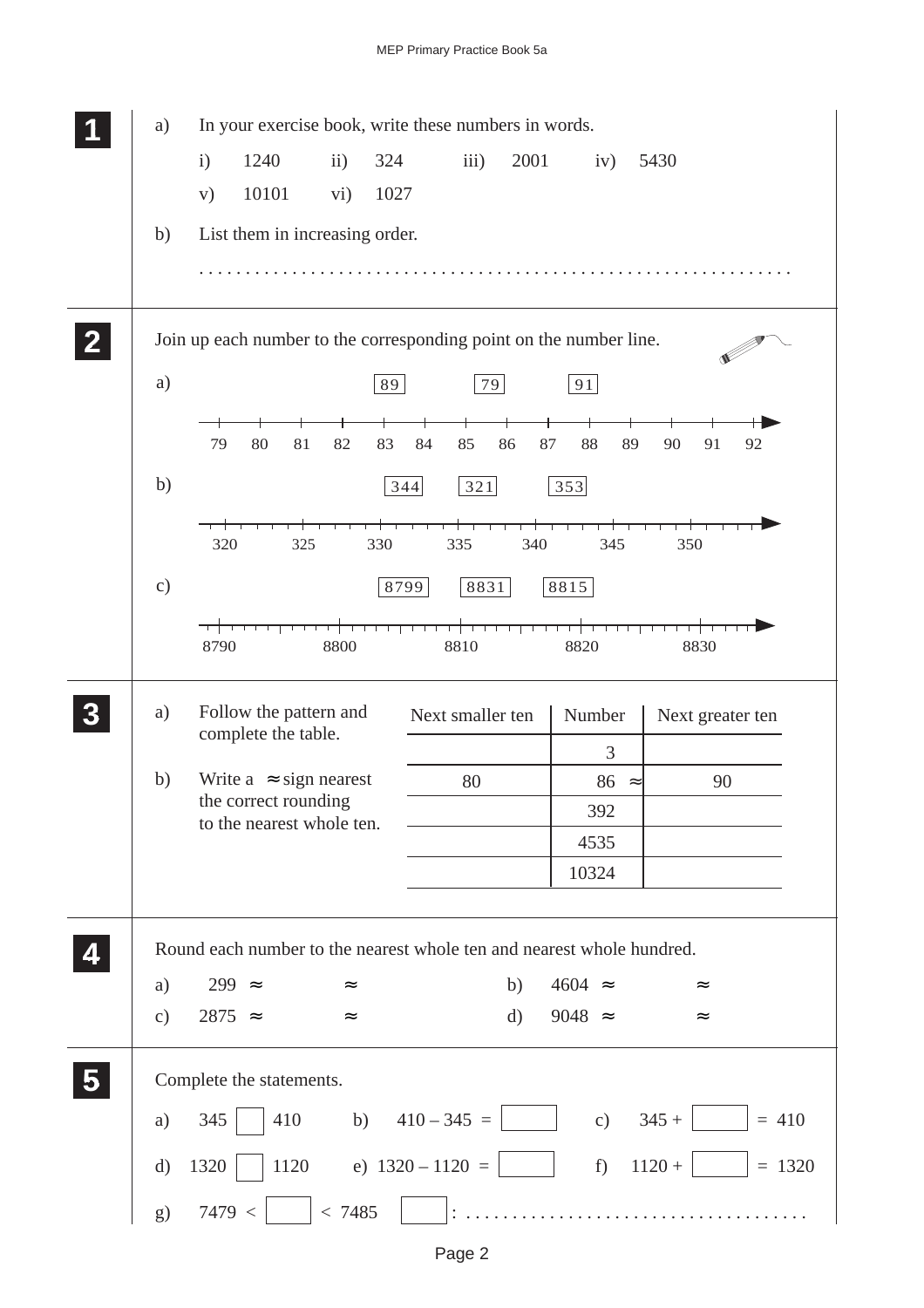| Fill in the missing numbers.                                                                                                                                                                                                                                                                                                                                                                                                                                                                                                                                                                                                                                                                                      |
|-------------------------------------------------------------------------------------------------------------------------------------------------------------------------------------------------------------------------------------------------------------------------------------------------------------------------------------------------------------------------------------------------------------------------------------------------------------------------------------------------------------------------------------------------------------------------------------------------------------------------------------------------------------------------------------------------------------------|
| $\times$ 10 = 230 b) 75 $\times$   = 7500 c) 27 $\times$   = 27 000<br>a)                                                                                                                                                                                                                                                                                                                                                                                                                                                                                                                                                                                                                                         |
| $ 120 \times  $ $  = 1200$<br>$\times 100 = 2200$<br>$\times 100 = 7500$                                                                                                                                                                                                                                                                                                                                                                                                                                                                                                                                                                                                                                          |
| $445 \times 10 =$ $\vert$ $120 \times 100 =$ $\vert$ $85 \times 100 =$                                                                                                                                                                                                                                                                                                                                                                                                                                                                                                                                                                                                                                            |
| Fill in the missing numbers and signs.<br>$840 \div \Big $ = 84 b) 7200 $\div \Big $ = 72 c) 9600 $\div 100 =$<br>a)<br>$\vert \div 100 = 100$ e) 1720   10 = 172 f) 850   10 = 8500<br>d)                                                                                                                                                                                                                                                                                                                                                                                                                                                                                                                        |
| $8500 \div \qquad = 85 \quad h) \qquad \qquad \times 1000 = 34\,000$<br>g)                                                                                                                                                                                                                                                                                                                                                                                                                                                                                                                                                                                                                                        |
| Write multiplications and divisions about the tables.                                                                                                                                                                                                                                                                                                                                                                                                                                                                                                                                                                                                                                                             |
| a)<br>b)<br>$H$ Th<br>T Th<br>Th<br>H<br>$\mathbf T$<br>${\rm T}$ Th<br>U<br>$H$ Th<br>Th<br>T<br>H<br>$\mathbf{U}$<br>5<br>3<br>8<br>$\overline{0}$<br>$\tau$<br>$\overline{0}$<br>$\overline{0}$<br>$\overline{0}$<br>3<br>$\tau$<br>5<br>$\boldsymbol{0}$<br>8<br>$\boldsymbol{0}$<br>$\overline{0}$<br>$\overline{0}$<br>5<br>3<br>$\boldsymbol{0}$<br>8<br>$\tau$<br>$\overline{0}$<br>$\overline{0}$<br>$\overline{0}$<br>8<br>$\tau$<br>5<br>3<br>$\overline{0}$<br>$\boldsymbol{0}$<br>$\overline{0}$<br>$\overline{0}$<br>5<br>$\overline{3}$<br>$\overline{0}$<br>$\Omega$<br>$\overline{0}$<br>$\overline{0}$<br>$53 \times 10 =$<br>$807\,000 \div 10 =$<br>$80\,700 \div 100 =$<br>$53 \times 100 =$ |
| You have these number cards.<br>$ 0 $ $ 0 $<br> 3 <br> 4 <br> 0 <br>$\vert$ 2<br>Use them to make, where possible, two different 6-digit numbers which are:<br>divisible by 10:<br>a)<br>divisible by 10, but not by 100:<br>b)<br>divisible by 100, but not by 10:<br>$\mathbf{c})$<br>not divisible by 10:<br>d)                                                                                                                                                                                                                                                                                                                                                                                                |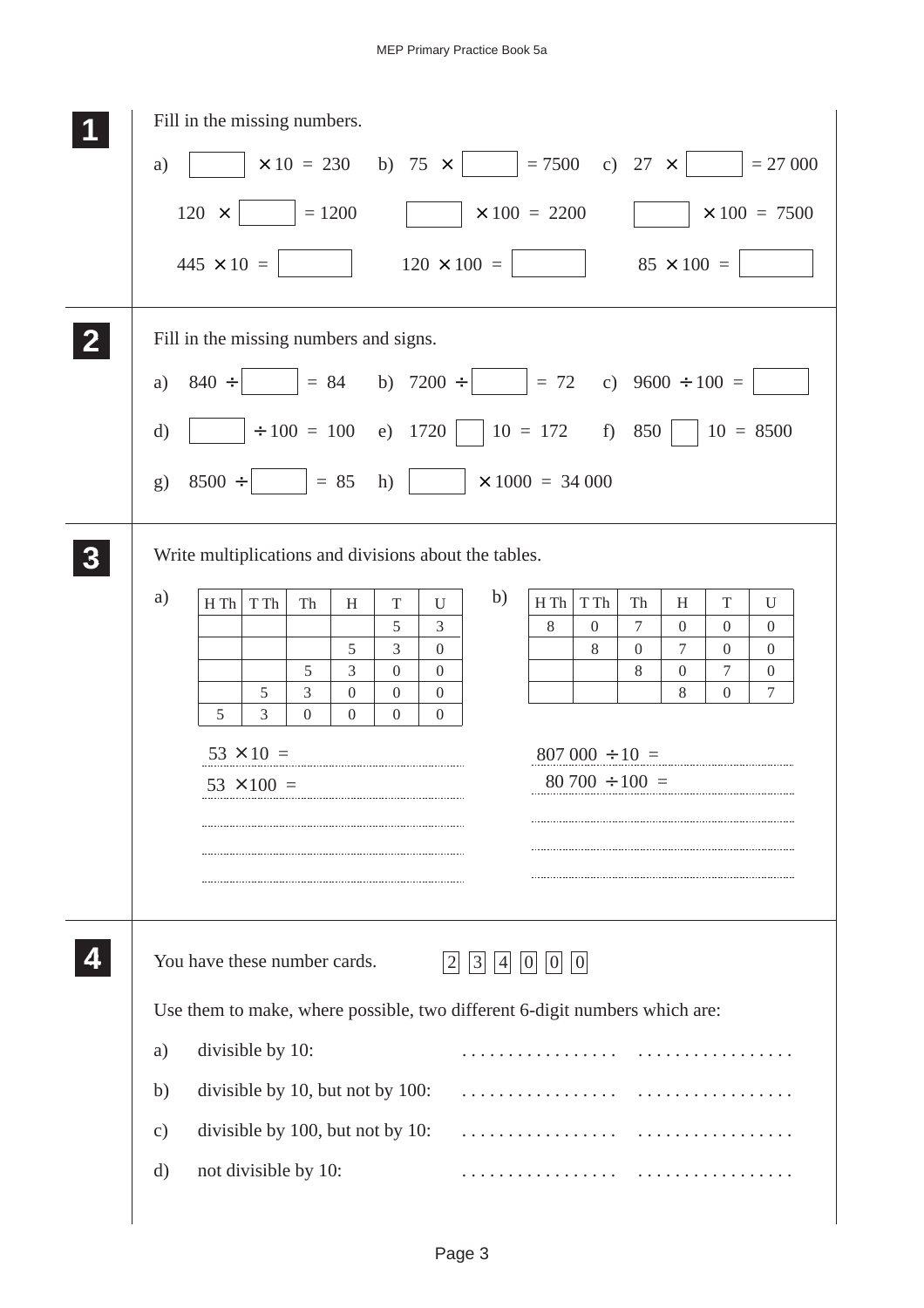

Write the units of measure that you know in the correct place in the table.



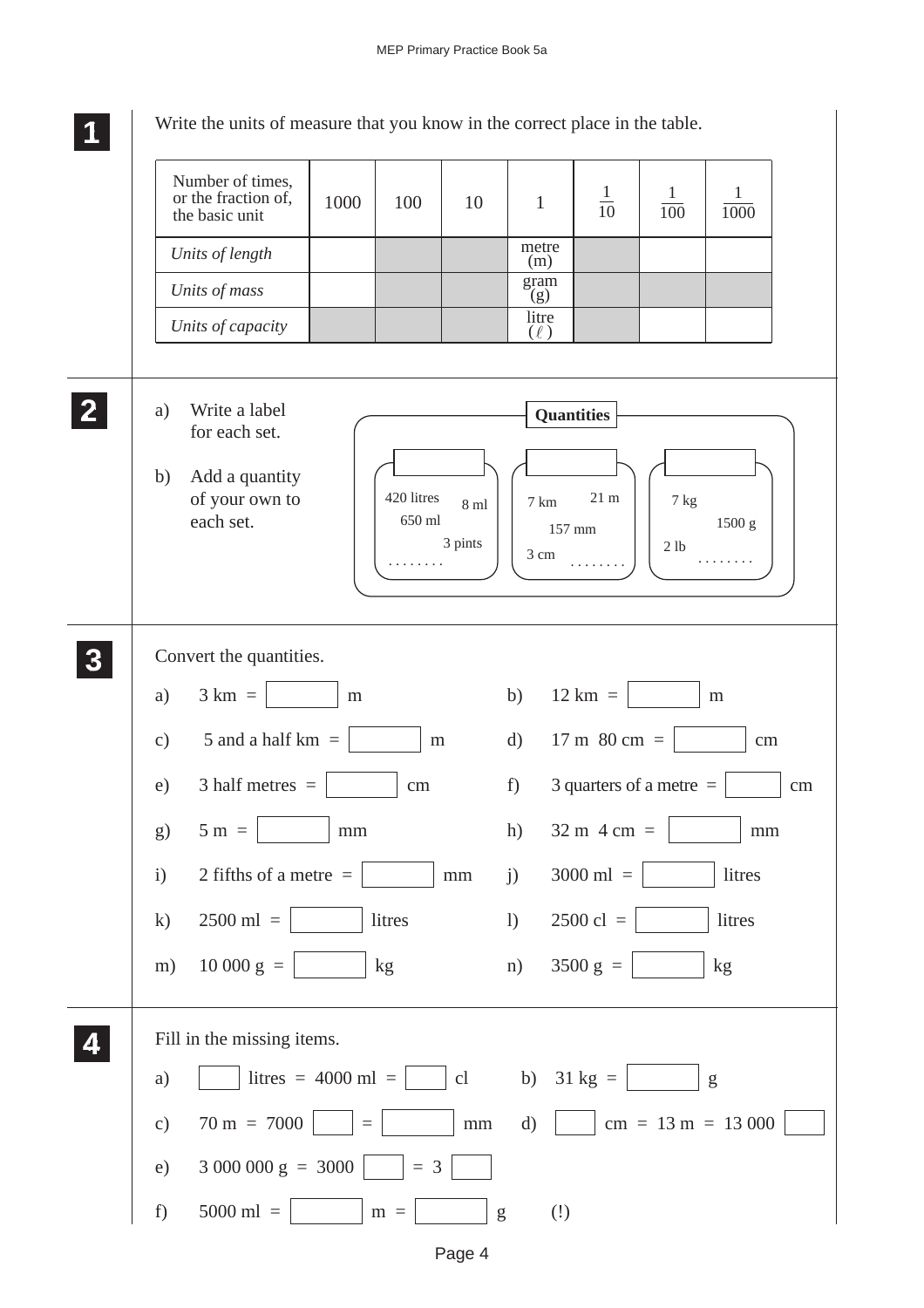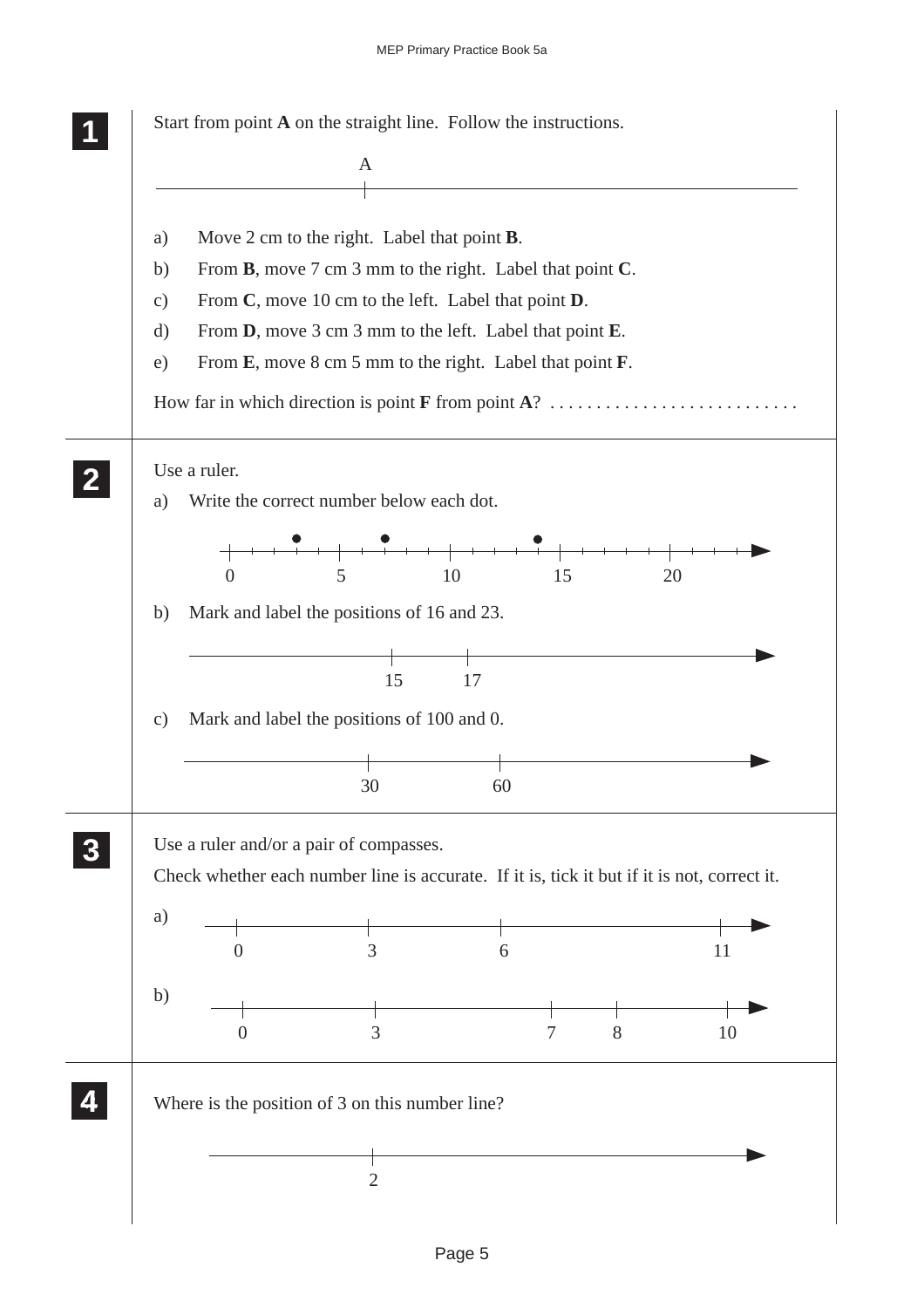## MEP Primary Practice Book 5a

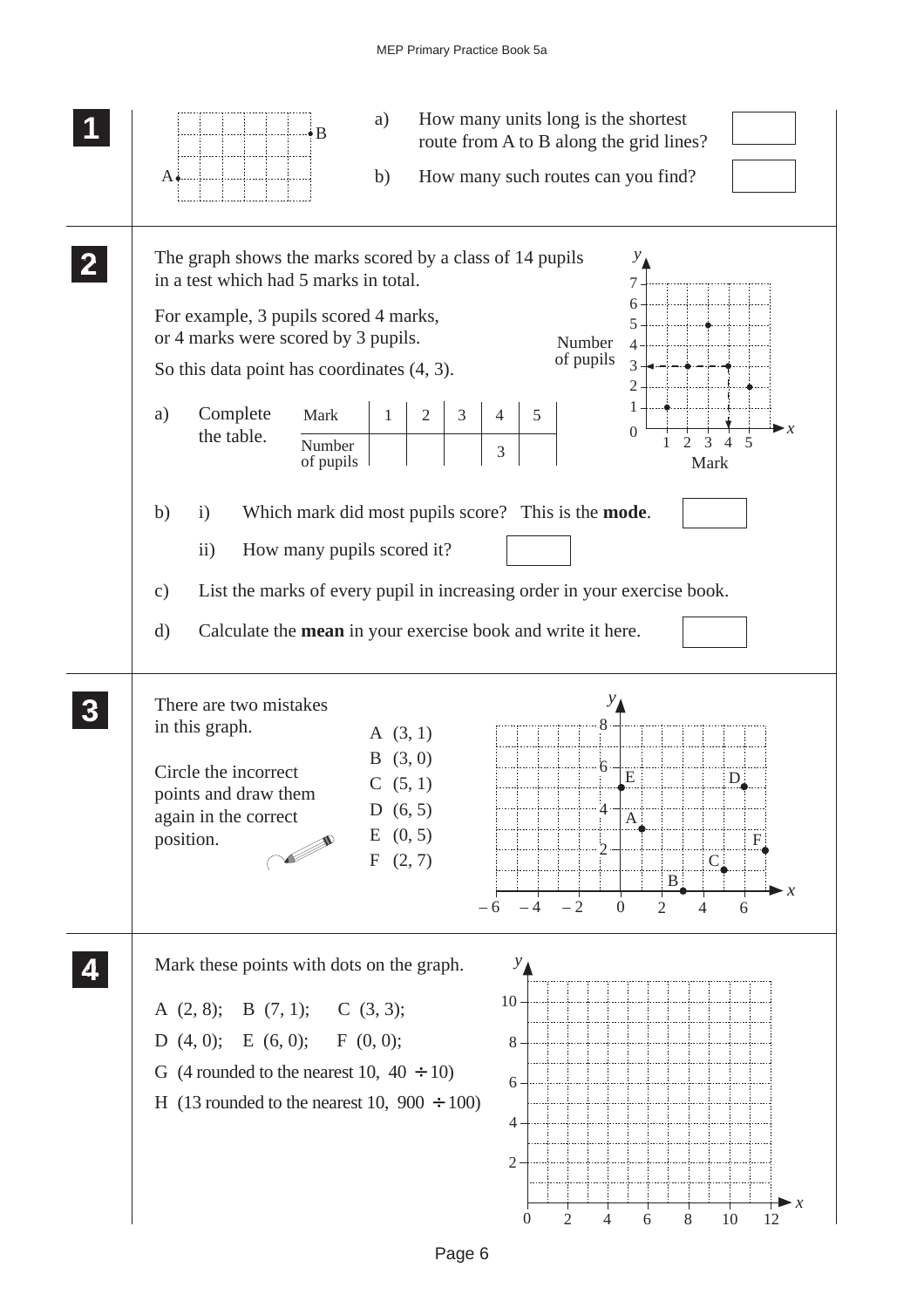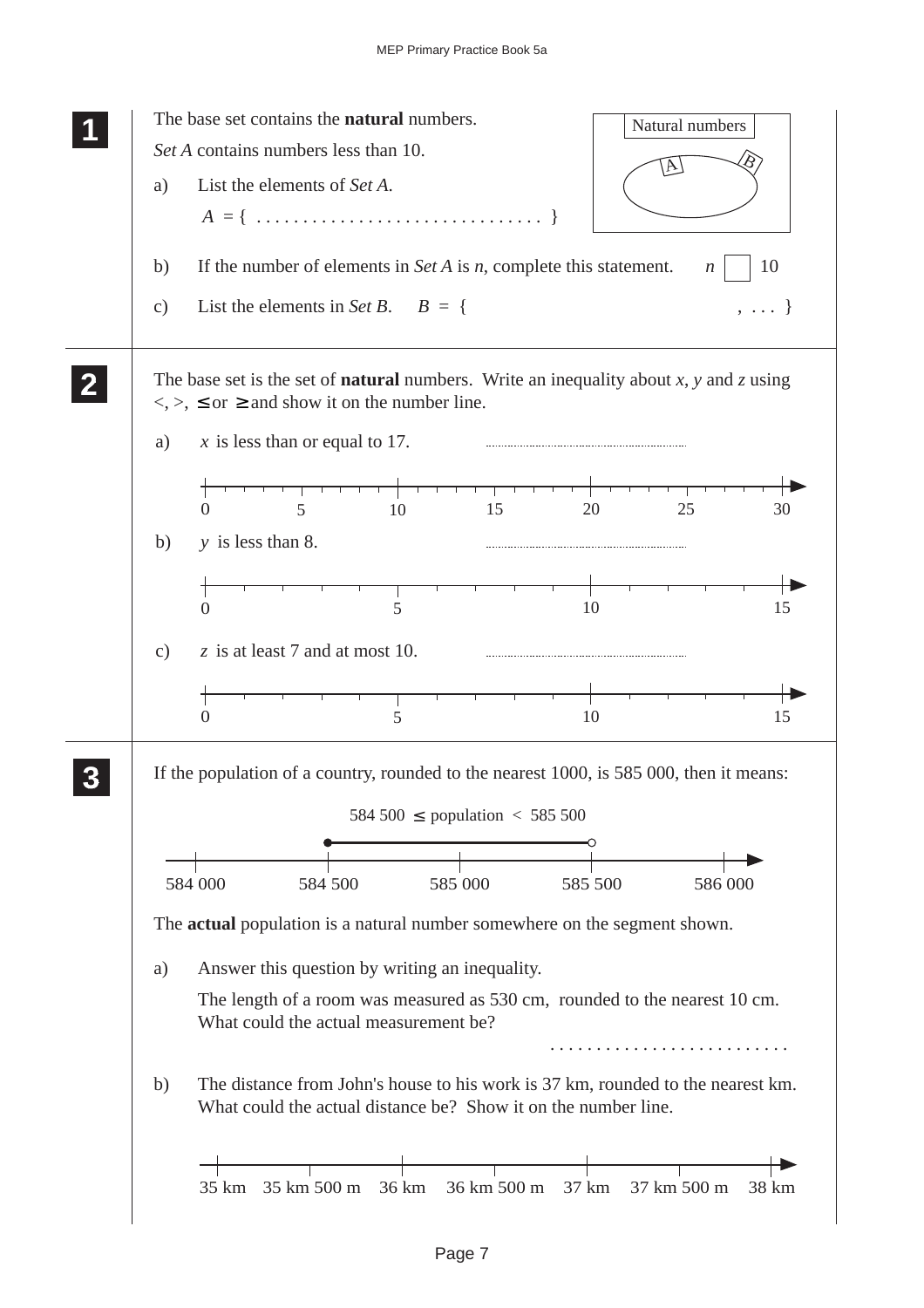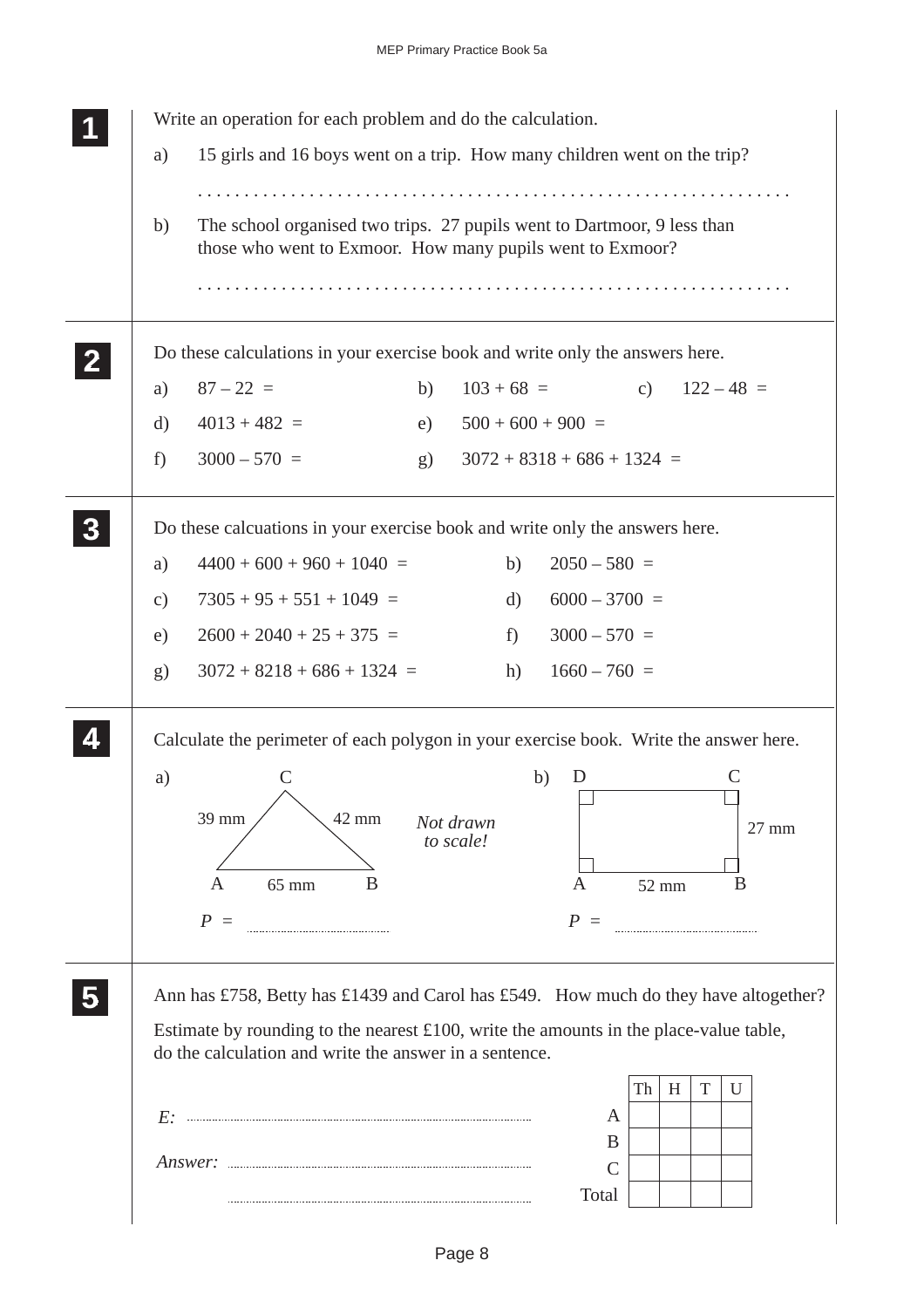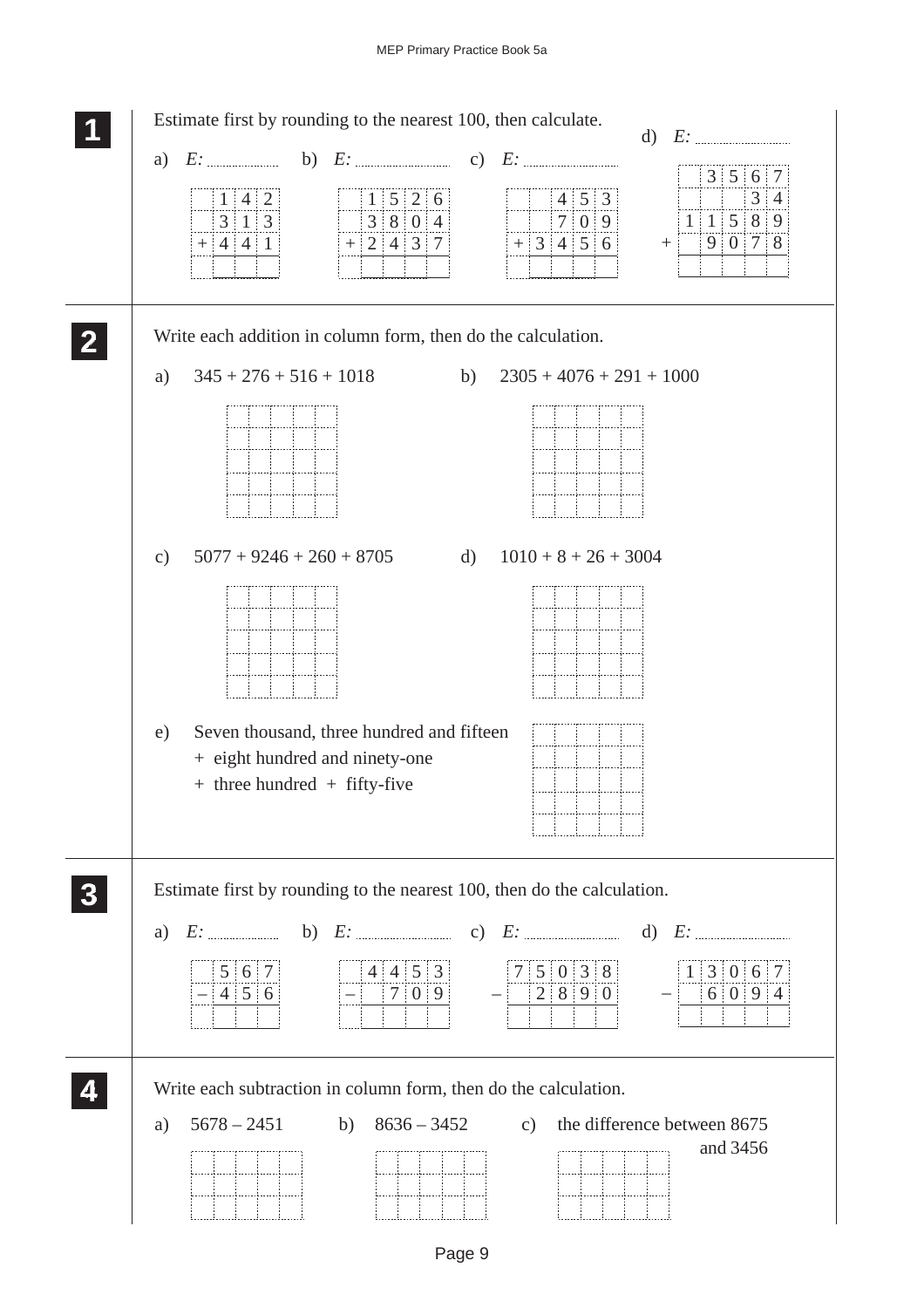| a)            | Ted spent $310$ p in the morning and $490$ p in the afternoon. Bob spent<br>490 p in the morning and 310 p in the afternoon. How much did they each spend? |
|---------------|------------------------------------------------------------------------------------------------------------------------------------------------------------|
|               | Ted:<br>Bob:                                                                                                                                               |
| b)            | Complete this sentence. The terms of an addition are                                                                                                       |
|               | Do the calculations by grouping the terms in the easiest way.                                                                                              |
| a)            |                                                                                                                                                            |
| b)            |                                                                                                                                                            |
| $\mathbf{c})$ |                                                                                                                                                            |
|               | Dad earned £6870 and won £546 on the lottery. He spent £250 on presents for the<br>family and $£70$ on books. Then he calculated how much he had left.     |
|               | Tick the plans which he might have used.                                                                                                                   |
| a)            | $6870 + 546 - 250 - 70$<br>b) $6870 + (546 - 250 - 70)$                                                                                                    |
| $\mathbf{c})$ | $(6870 + 546) - (250 - 70)$<br>$6870 + 546 - (250 + 70)$<br>$\mathbf{d}$                                                                                   |
| a)            | Cathy had £375 and spent £125. Linda had £125 and spent £375.<br>How much money do they each have now?                                                     |
|               | Linda:<br>Cathy:                                                                                                                                           |
| b)            | Complete this sentence.                                                                                                                                    |
|               | In a subtraction, the reductant and the subtrahend are<br>inter-changeable,<br>unless they are equal.                                                      |
|               | Write a plan for each calculation, using brackets where necessary.                                                                                         |
|               | I have £48 in my right pocket and £17 in my left pocket.                                                                                                   |
| a)            | How much do I have altogether?                                                                                                                             |
| b)            | How will the amount change if I:                                                                                                                           |
|               | put another £52 in my right pocket<br>$\mathbf{i}$                                                                                                         |
|               | take out £10 from my left pocket<br>$\overline{ii}$                                                                                                        |
|               | put another £8 in both pockets<br>$\overline{111}$ )<br>.                                                                                                  |
|               | take £8 out of both pockets?<br>iv)                                                                                                                        |
| $\mathbf{c})$ | If I put another $£15$ into my left pocket, how<br>should I change the amount in my right pocket<br>so that the total amount does not change?              |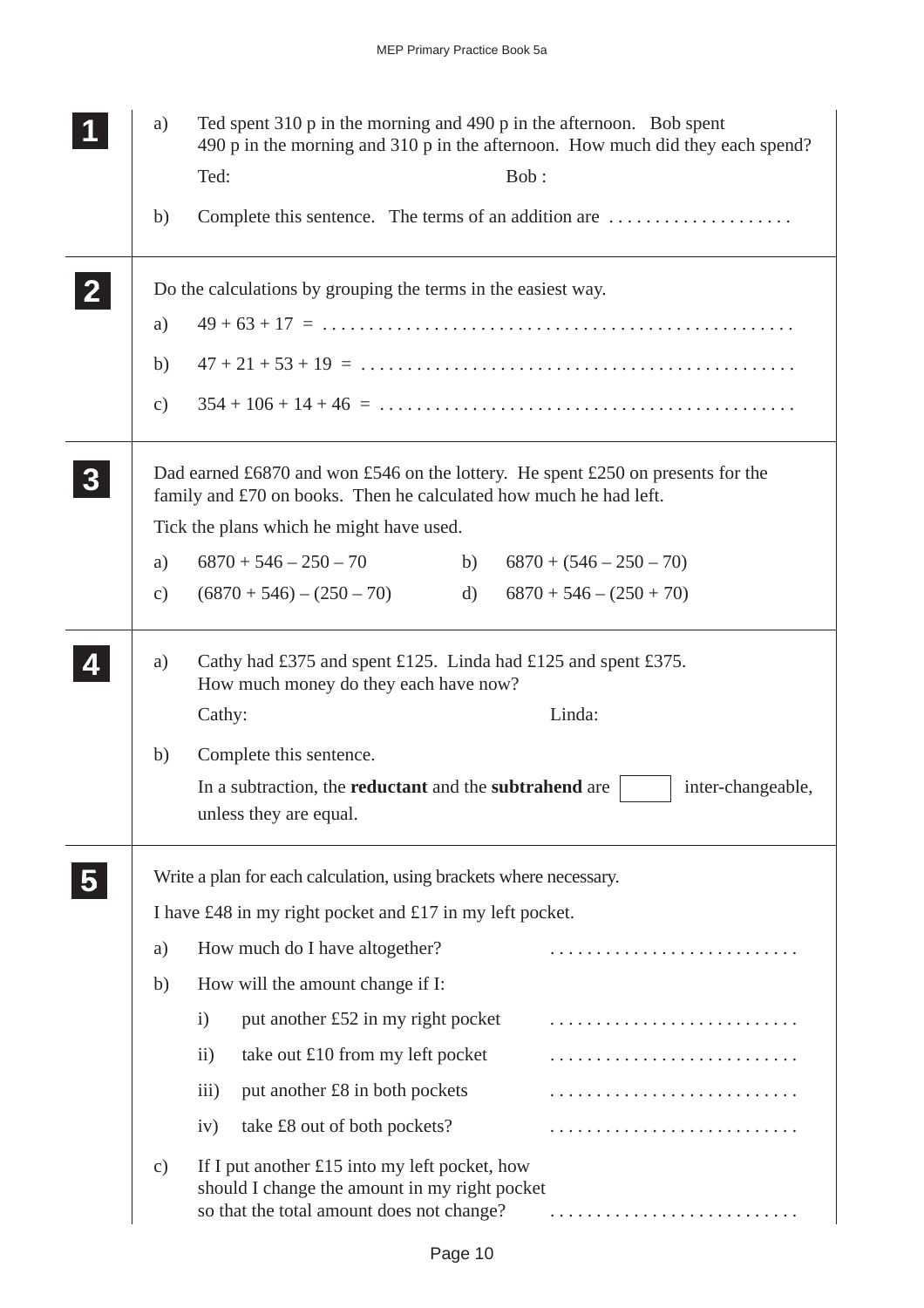| ∵<br>$\ddot{\circ}$<br>ి<br>Complete this sentence.                                                               | $[\mathbb{S}]$<br>$[\mathbb{C}]$<br>$\ddot{\circ}$<br>$ \mathbb{C} $ | $\left(\mathbb{S}\right)$<br>$\left[\cdot\right]$<br>$\left[\cdot\right]$ | The                            |                | $7 + \ldots + \ldots + \ldots =$<br>$4 + \ldots \ldots \ldots \ldots \ldots \ldots \ldots \ldots$                                                                                                                     |                         |          |                |                  |              | X                | ×              | $\!\!\!=\!\!\!\!$ | of a multiplication are inter-changeable. |
|-------------------------------------------------------------------------------------------------------------------|----------------------------------------------------------------------|---------------------------------------------------------------------------|--------------------------------|----------------|-----------------------------------------------------------------------------------------------------------------------------------------------------------------------------------------------------------------------|-------------------------|----------|----------------|------------------|--------------|------------------|----------------|-------------------|-------------------------------------------|
| 4444444<br><u> 수수수수수수</u><br><u> 수수수수수수</u><br>수수수수수수<br>수수수수수수<br>수수수수수수<br>수수수수수수<br>수수수수수수<br>수수수수수수<br>수수수수수수 |                                                                      |                                                                           |                                |                | A farmer planted 10 rows of peach trees and 3 rows of<br>cherry trees in his orchard. He planted 7 trees in each row.<br>How many trees did he plant altogether?<br>Write different plans for calculating the answer. |                         |          |                |                  |              |                  |                |                   |                                           |
| 999999                                                                                                            |                                                                      |                                                                           |                                |                |                                                                                                                                                                                                                       |                         |          |                |                  |              |                  |                |                   |                                           |
| Complete the                                                                                                      |                                                                      |                                                                           |                                |                |                                                                                                                                                                                                                       |                         |          |                |                  |              |                  |                |                   |                                           |
| multiplication                                                                                                    | $\times$                                                             | $\bf{0}$                                                                  | $\mathbf{1}$                   | $\overline{2}$ | 3                                                                                                                                                                                                                     | $\overline{\mathbf{4}}$ | 5        | 6              | 7                | 8            | $\boldsymbol{9}$ | <b>10</b>      | <b>11</b>         | <b>12</b>                                 |
| table.                                                                                                            | $\boldsymbol{0}$                                                     | $\theta$                                                                  | $\boldsymbol{0}$               | $\theta$       | $\mathbf{0}$                                                                                                                                                                                                          | $\overline{0}$          | $\theta$ | $\overline{0}$ | $\overline{0}$   | $\mathbf{0}$ | $\boldsymbol{0}$ | $\overline{0}$ |                   |                                           |
|                                                                                                                   | $\mathbf{1}$<br>$\overline{2}$                                       | $\boldsymbol{0}$<br>$\overline{0}$                                        | $\mathbf{1}$<br>$\overline{2}$ |                | 3<br>6                                                                                                                                                                                                                |                         |          | 6              | $\boldsymbol{7}$ | 8            | 9                |                | 22                | 12                                        |
|                                                                                                                   | 3                                                                    | $\overline{0}$                                                            | $\overline{3}$                 |                | 9                                                                                                                                                                                                                     |                         |          | 18             | 21               | 24           | 27               |                |                   |                                           |
|                                                                                                                   | $\overline{\mathbf{4}}$                                              | $\overline{0}$                                                            |                                |                | 12                                                                                                                                                                                                                    |                         |          |                |                  |              |                  |                |                   |                                           |
|                                                                                                                   | 5                                                                    | $\overline{0}$                                                            |                                |                | 15                                                                                                                                                                                                                    |                         |          |                |                  |              |                  |                |                   |                                           |
|                                                                                                                   | 6                                                                    | $\overline{0}$                                                            | 6                              |                | 18                                                                                                                                                                                                                    |                         |          | 36             | 42               | 48           | 54               |                |                   |                                           |
|                                                                                                                   | $\overline{7}$                                                       | $\overline{0}$                                                            | $\overline{7}$                 |                | 21                                                                                                                                                                                                                    |                         |          | 42             | 49               | 56           | 63               |                |                   |                                           |
|                                                                                                                   | 8                                                                    | $\mathbf{0}$                                                              | 8                              |                | 24                                                                                                                                                                                                                    |                         |          | 48             | 56               | 64           | 72               |                |                   |                                           |
|                                                                                                                   | 9                                                                    | $\overline{0}$<br>$\overline{0}$                                          | 9                              |                | 27                                                                                                                                                                                                                    |                         |          | 54             | 63               | 72           | 81               |                |                   |                                           |
|                                                                                                                   | 10                                                                   |                                                                           |                                |                |                                                                                                                                                                                                                       |                         |          |                |                  |              |                  |                |                   |                                           |
|                                                                                                                   | 11<br>12                                                             |                                                                           | 11                             | 24             |                                                                                                                                                                                                                       |                         |          |                |                  |              | 108              |                |                   | 132                                       |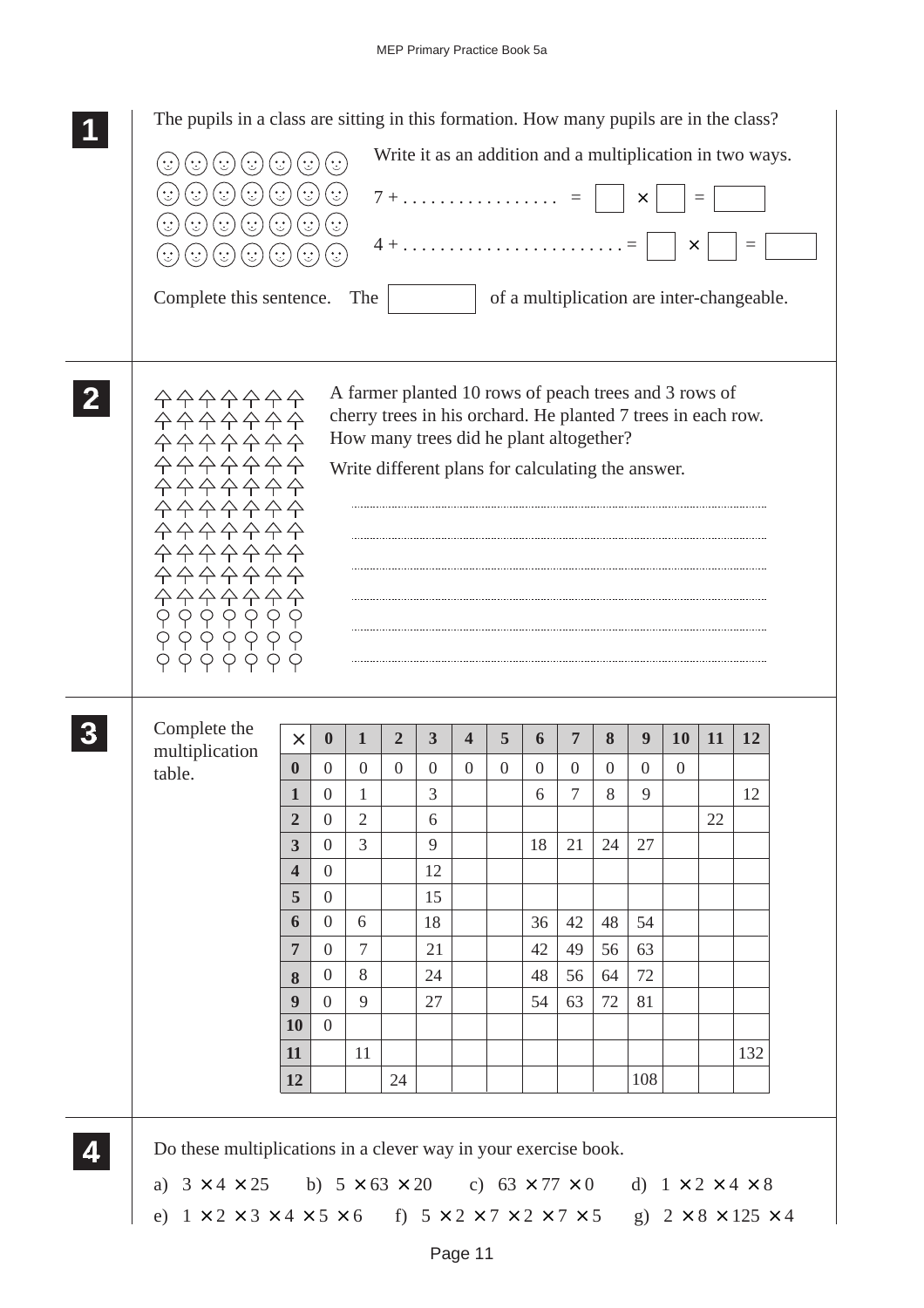| Do these calculations in a clever way.                                                                                     |
|----------------------------------------------------------------------------------------------------------------------------|
| a)                                                                                                                         |
| b)                                                                                                                         |
| $\mathbf{c})$                                                                                                              |
| d)                                                                                                                         |
| e)                                                                                                                         |
| Write plans and do the calculations.                                                                                       |
| An intercity express train is travelling at an average speed of 110 km per hour.                                           |
| A local train is travelling at an average speed of 70 km per hour.<br>Both trains take 7 hours to complete their journeys. |
| What distance do the two trains travel altogether?<br>a)                                                                   |
|                                                                                                                            |
|                                                                                                                            |
| How much further does the intercity express train travel?<br>b)                                                            |
|                                                                                                                            |
|                                                                                                                            |
|                                                                                                                            |
| Calculate the perimeter and area of these polygons. (They are not drawn to scale.)                                         |
| a)                                                                                                                         |
| $\boldsymbol{P}$<br>11 cm                                                                                                  |
| $A =$<br>11 cm                                                                                                             |
| b)<br>$P =$<br>12 <sub>m</sub>                                                                                             |
| $A =$<br>45 m                                                                                                              |
|                                                                                                                            |
| In this table, row $a$ shows the length of a side of different squares and row $A$ shows                                   |
| the area of the same squares.                                                                                              |
| Complete the table and write the rule.                                                                                     |
| 12<br>11<br>9<br>$\mathfrak a$                                                                                             |
| $\begin{array}{c c c c c c c c} \hline 4 & 7 & 8 \\ \hline & 25 & 36 & \end{array}$<br>9<br>$ 100\rangle$<br>169           |
| $Rule: A =$                                                                                                                |
|                                                                                                                            |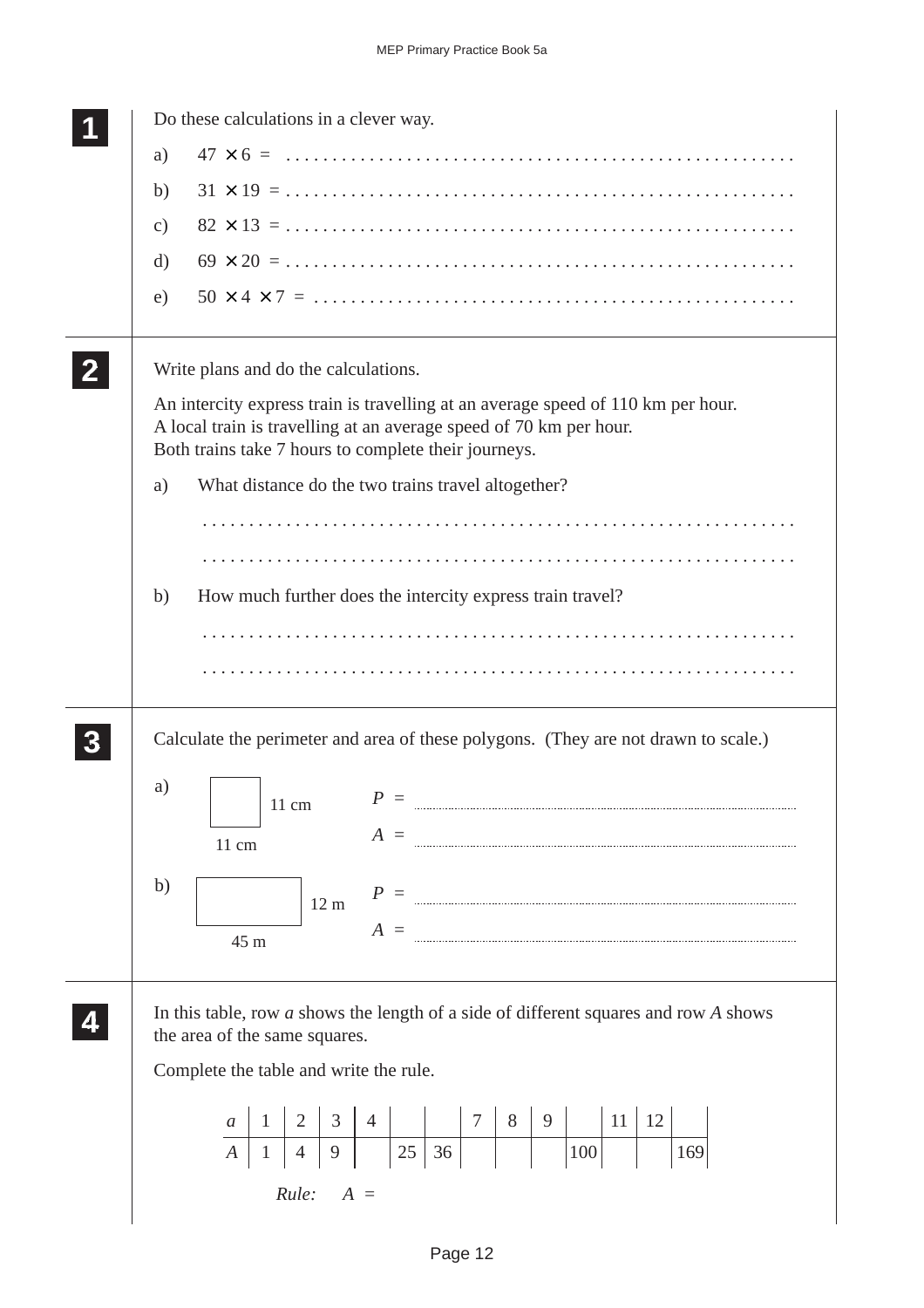| .                                                                                                                                                                                                                                                                                                                                                                                                                                                                        |
|--------------------------------------------------------------------------------------------------------------------------------------------------------------------------------------------------------------------------------------------------------------------------------------------------------------------------------------------------------------------------------------------------------------------------------------------------------------------------|
| Calculate $327 \times 6$ in the place-value tables in two different ways.<br>Th<br>$\mathbf T$<br>$\mathbf U$<br>Th<br>$\mathbf T$<br>H<br>H<br>U<br>3<br>$\tau$<br>3<br>$\overline{2}$<br>$\tau$<br>$\overline{2}$<br>$\times$ 6<br>$\times$ 6                                                                                                                                                                                                                          |
| Calculate $43 \times 23$ in the place-value tables in different ways.<br>T<br>$\mathbf{c})$<br>H<br>$\mathbf T$<br>$\mathbf U$<br>b)<br>$\mathbf T$<br>a)<br>H<br>U<br>T<br>H<br>T<br>U<br>U<br>U<br>$\overline{2}$<br>$\mathfrak{Z}$<br>$\overline{2}$<br>3<br>$\mathfrak{Z}$<br>3<br>$\leftarrow$ 43 $\times$ 20<br>$\overline{4}$<br>$\overline{4}$<br>$\times$<br>$\times$<br>$\leftarrow$ 43 $\times$ 3<br>$^{+}$<br>$^{+}$<br>$^{+}$                               |
| Calculate these products in any way you wish.<br>$70 \times 4 =$<br>b) $82 \times 10 =$<br>c) $68 \times 100 =$<br>d) $25 \times 8 =$<br>a)<br>$75 \times 4 =$<br>$82 \times 9 =$<br>$68 \times 99 =$<br>$250 \times 8 =$<br>$82 \times 5 =$<br>$68 \times 90 =$<br>$25 \times 80 =$<br>$75 \times 6 =$<br>$75 \times 8 =$<br>$82 \times 50 =$<br>$68 \times 9 =$<br>$25 \times 800 =$<br>$80 \times 8 =$<br>$82 \times 500 =$<br>$68 \times 900 =$<br>$25 \times 160 =$ |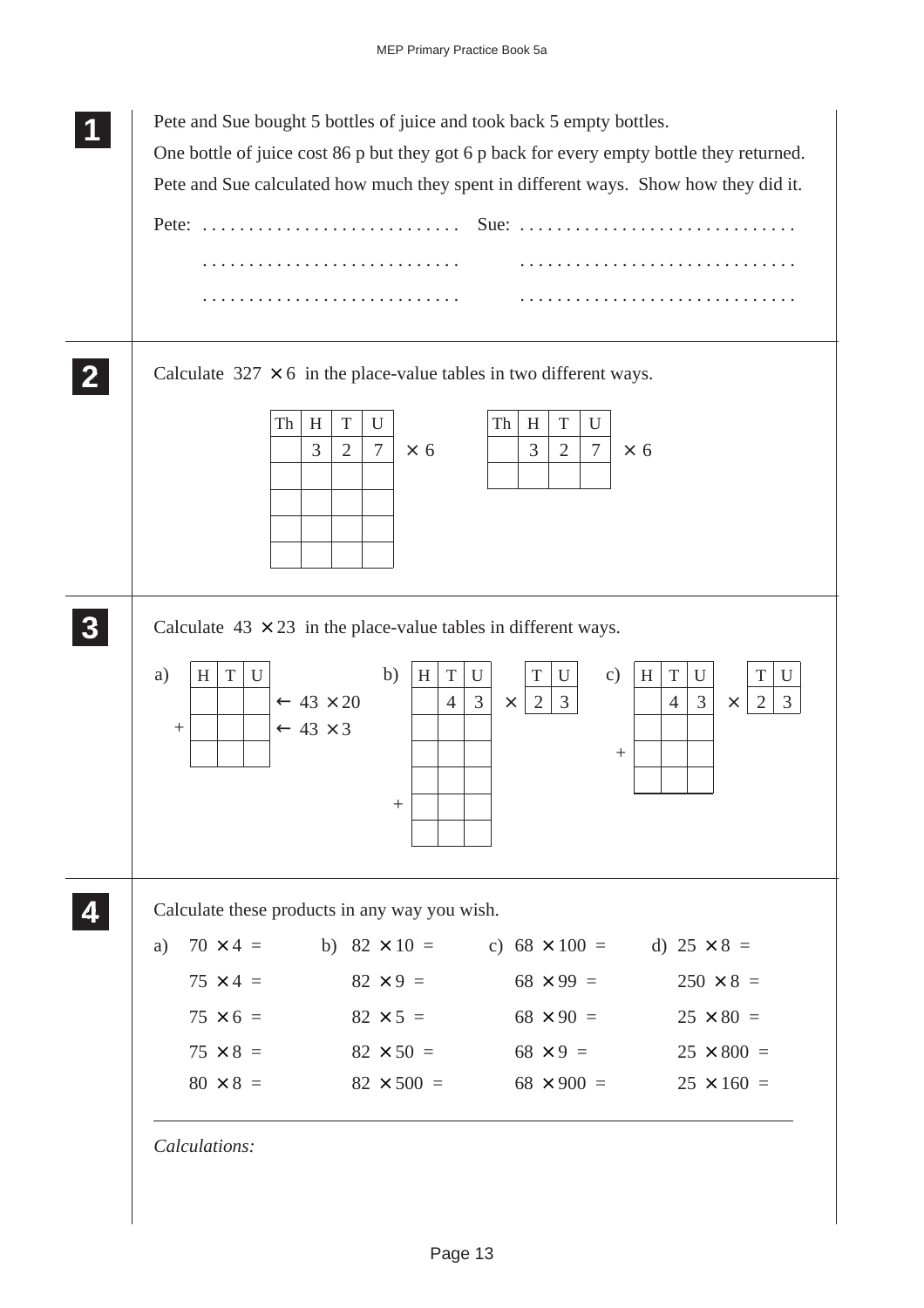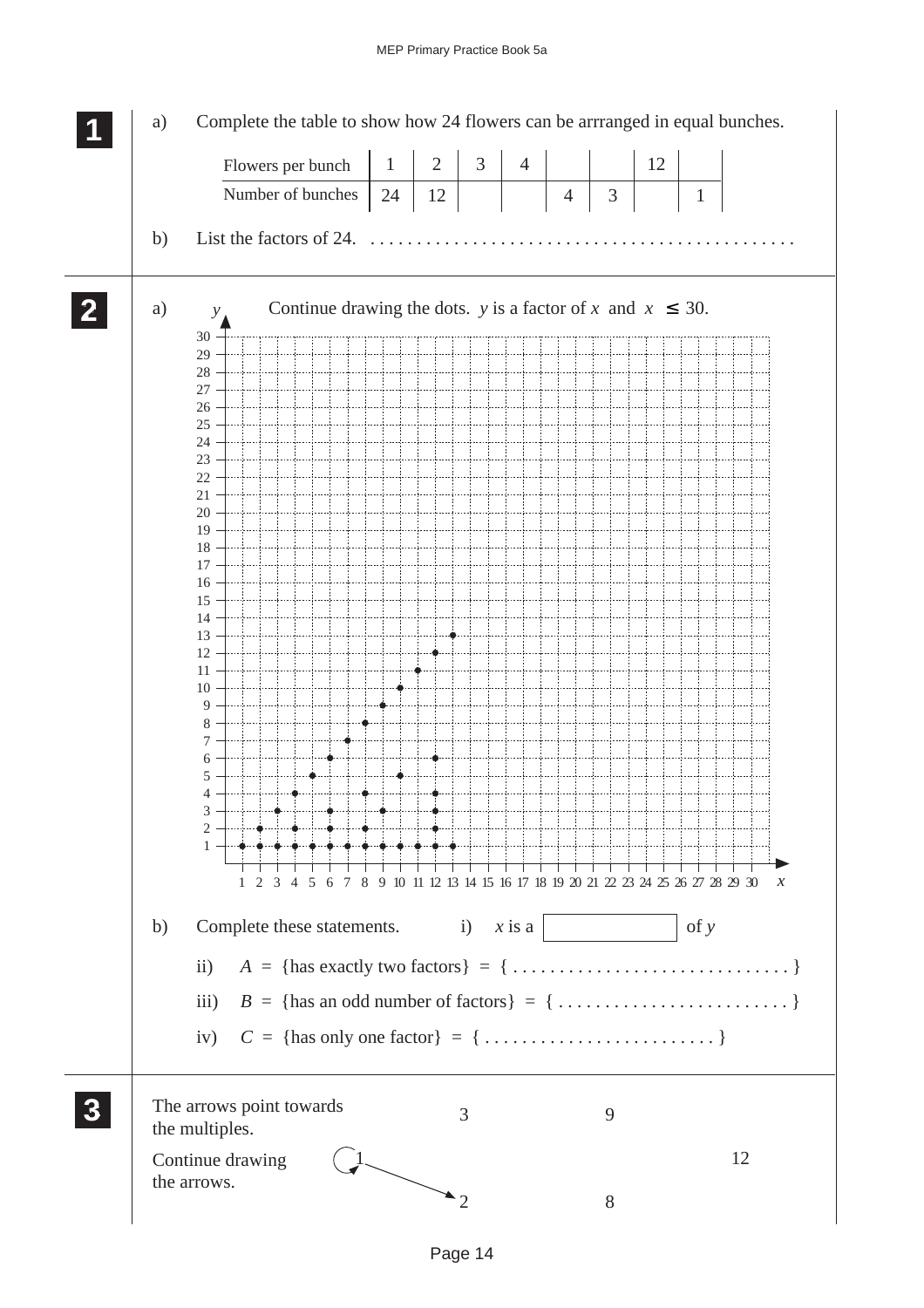| Do these calculations in a clever way.                                                                                                                                                                                                                                                                                                                                                                                                  |
|-----------------------------------------------------------------------------------------------------------------------------------------------------------------------------------------------------------------------------------------------------------------------------------------------------------------------------------------------------------------------------------------------------------------------------------------|
| a)                                                                                                                                                                                                                                                                                                                                                                                                                                      |
| b)                                                                                                                                                                                                                                                                                                                                                                                                                                      |
| c)                                                                                                                                                                                                                                                                                                                                                                                                                                      |
| $\mathrm{d}$                                                                                                                                                                                                                                                                                                                                                                                                                            |
| e)                                                                                                                                                                                                                                                                                                                                                                                                                                      |
| f<br>$998 \times 4 = \dots \dots \dots \dots \dots \dots$                                                                                                                                                                                                                                                                                                                                                                               |
| g)                                                                                                                                                                                                                                                                                                                                                                                                                                      |
| h)                                                                                                                                                                                                                                                                                                                                                                                                                                      |
| Calculate the perimeter and area of each of these polygons. (The diagrams are not<br>drawn to scale.) Colour the shapes which are similar.                                                                                                                                                                                                                                                                                              |
| a)<br>$P =$<br>4 cm                                                                                                                                                                                                                                                                                                                                                                                                                     |
| 17 cm<br>$A =$                                                                                                                                                                                                                                                                                                                                                                                                                          |
|                                                                                                                                                                                                                                                                                                                                                                                                                                         |
| b)<br>$P =$<br>11 <sub>m</sub>                                                                                                                                                                                                                                                                                                                                                                                                          |
| $A =$<br>20 <sub>m</sub>                                                                                                                                                                                                                                                                                                                                                                                                                |
| $\mathbf{c})$<br>$P =$<br>$16 \text{ mm}$                                                                                                                                                                                                                                                                                                                                                                                               |
| 68 mm<br>$A =$                                                                                                                                                                                                                                                                                                                                                                                                                          |
|                                                                                                                                                                                                                                                                                                                                                                                                                                         |
| Workmen are putting up street lights at every 40 m along a new road.<br>If the road is 820 m long, how many lamp posts will they need?<br>$Plan:$<br>C:                                                                                                                                                                                                                                                                                 |
|                                                                                                                                                                                                                                                                                                                                                                                                                                         |
|                                                                                                                                                                                                                                                                                                                                                                                                                                         |
| Continue the sequence for 3 more terms in both directions.<br>Rule                                                                                                                                                                                                                                                                                                                                                                      |
| $\frac{1}{1}, \frac{1}{1}, \frac{1}{1}, \frac{1}{1}, \frac{1}{1}, \frac{1}{1}, \frac{1}{1}, \frac{1}{1}, \frac{1}{1}, \frac{1}{1}, \frac{1}{1}, \frac{1}{1}, \frac{1}{1}, \frac{1}{1}, \frac{1}{1}, \frac{1}{1}, \frac{1}{1}, \frac{1}{1}, \frac{1}{1}, \frac{1}{1}, \frac{1}{1}, \frac{1}{1}, \frac{1}{1}, \frac{1}{1}, \frac{1}{1}, \frac{1}{1}, \frac{1}{1}, \frac{1}{1}, \frac{1}{1}, \frac{1}{1}, \frac{1}{1}, \frac{$<br>a)       |
| b)                                                                                                                                                                                                                                                                                                                                                                                                                                      |
| $\frac{1}{1}, \frac{1}{1}, \frac{1}{1}, \frac{1}{1}, \frac{27}{1}, \frac{81}{1}, \frac{243}{1}, \frac{1}{1}, \frac{1}{1}, \frac{1}{1}, \frac{1}{1}, \frac{1}{1}, \frac{1}{1}, \frac{1}{1}, \frac{1}{1}, \frac{1}{1}, \frac{1}{1}, \frac{1}{1}, \frac{1}{1}, \frac{1}{1}, \frac{1}{1}, \frac{1}{1}, \frac{1}{1}, \frac{1}{1}, \frac{1}{1}, \frac{1}{1}, \frac{1}{1}, \frac{1}{1}, \frac{1}{1}, \frac{1}{1}, \frac{1}{1$<br>$\mathbf{c})$ |
|                                                                                                                                                                                                                                                                                                                                                                                                                                         |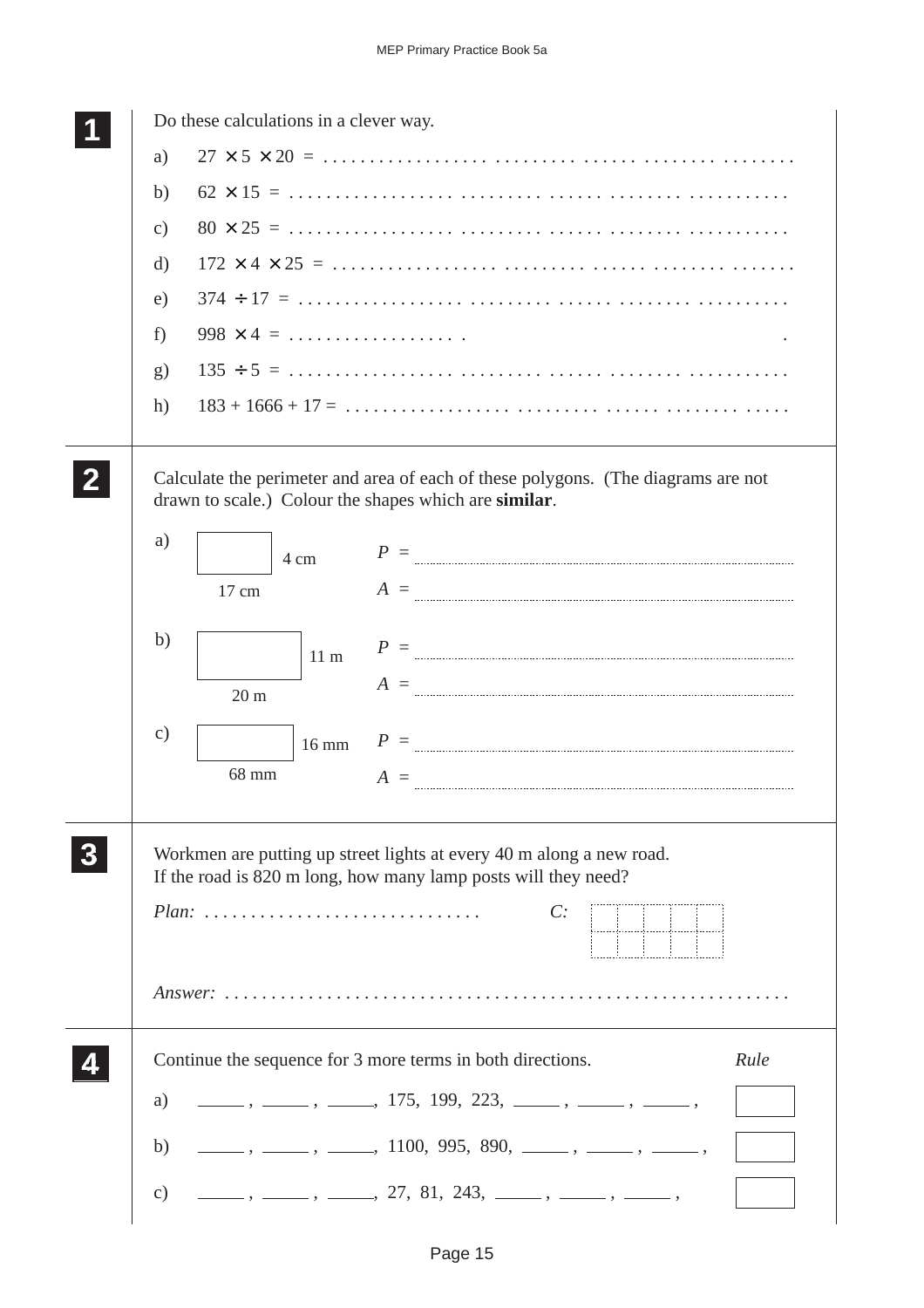## MEP Primary Practice Book 5a

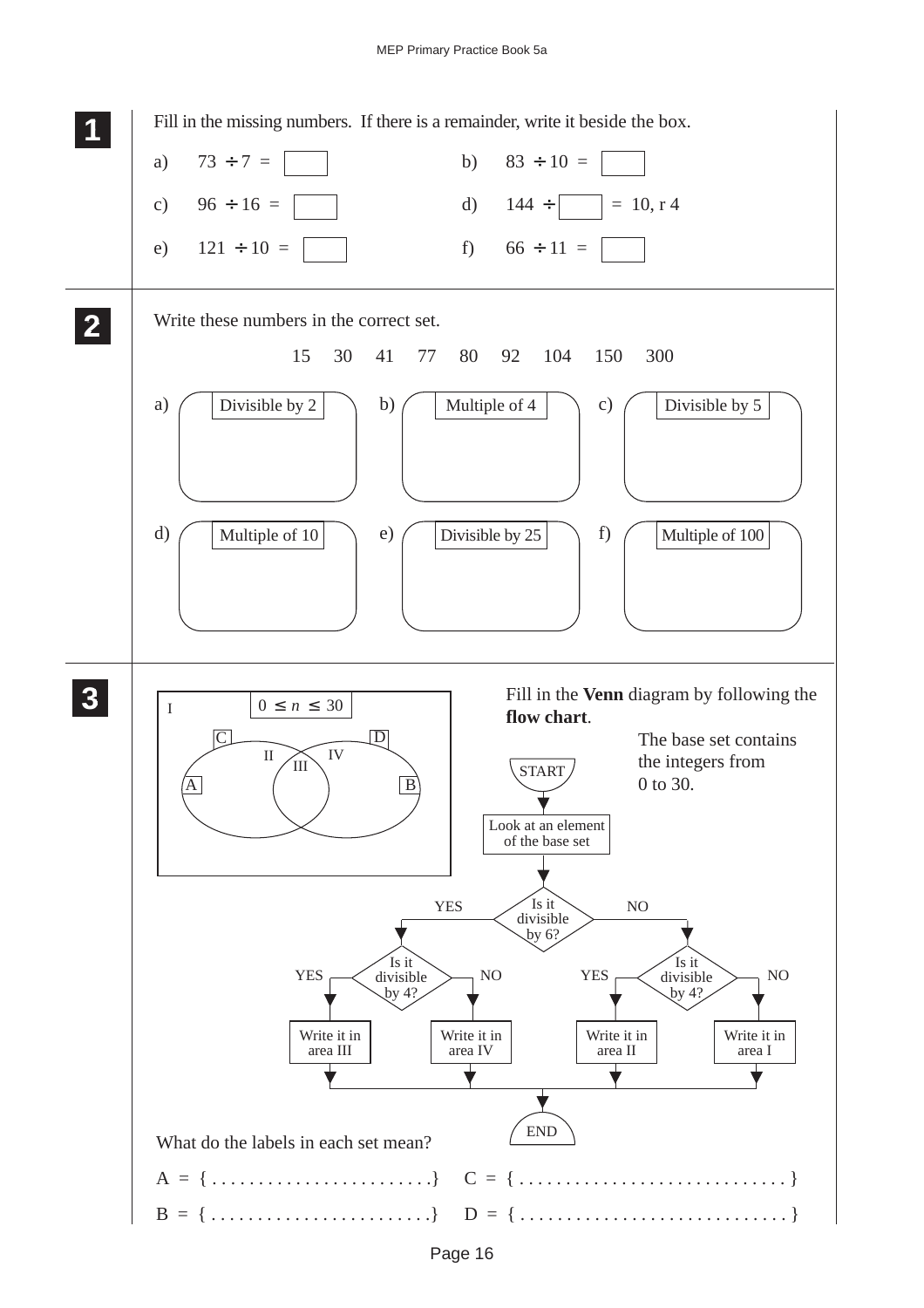## MEP Primary Practice Book 5a

|                  | Solve the equations.<br>$\times$ 5<br>$\times$ 7                                                                                                              |
|------------------|---------------------------------------------------------------------------------------------------------------------------------------------------------------|
|                  | $y \times 5 = 0$<br>$x \mid \times 7 = 63$<br>b)<br>a)<br>63<br>$\Omega$<br>$x =$<br>$y =$<br>$\div$ 7<br>$\div$ 5                                            |
|                  | $\times 0$<br>$\times$ 143<br>$ z  \times 0 = 8$<br>$ u  \times 143 = 143$<br>c)<br>d)<br>8<br>143<br>$z =$<br>$u =$<br>$\gamma$<br>$\div$ 143                |
|                  | Fill in the missing numbers. Compare the results in each row.                                                                                                 |
|                  | a) $(12 + 10) \times 5 =$<br>$12 + 10 \times 5 =$<br>$12 \times 5 + 10 \times 5 =$                                                                            |
|                  | $32 - 12 \times 3 =$<br>b) $32 \times 3 - 12 \times 3 =$<br>$(32 - 12) \times 3 =$                                                                            |
|                  | c) $72 \div 8 + 24 \div 8 =$<br>$72 + 24 \div 8 =$<br>$(72 + 24) \div 8 =$                                                                                    |
|                  | $32 \div 4 - 12 \div 4 =$<br>d) $(32-12) \div 4 =$<br>$32 - 12 \div 4 =$                                                                                      |
|                  | e) $(42-10)+5=$<br>$42 - 10 + 5 =$<br>$42 - (10 + 5) =$                                                                                                       |
|                  | $10 \times 25 \times 8 =$<br>$(10 \times 25) \times 8 =$<br>f) $(10 \times 8) \times (25 \times 8) =$                                                         |
|                  | $42 \times 12 \div 3 =$<br>$(42 \div 12) \times 3 =$<br>$42 \times (12 \div 3) =$<br>g)                                                                       |
| $\boldsymbol{3}$ | In November, a family spent £780 on heating and £1320 on food.<br>How much did the family spend on average on heating and food each day during that<br>month? |
|                  | C:<br>$Plan: \ldots \ldots \ldots \ldots \ldots \ldots \ldots \ldots \ldots$                                                                                  |
|                  |                                                                                                                                                               |
|                  | Complete the diagram, then write a plan. Do the calculation and check the result.<br>a)                                                                       |
|                  | Along an 850 m route a marker was placed at each 50 m.<br>How many markers were needed?                                                                       |
|                  | 850 m<br>Diagram:                                                                                                                                             |
|                  | $Plan: \ldots \ldots \ldots \ldots \ldots \ldots \ldots \ldots \ldots C$                                                                                      |
|                  |                                                                                                                                                               |
|                  | How much time is needed to boil 16 eggs if it takes 4 minutes to boil one egg?<br>b)                                                                          |
|                  |                                                                                                                                                               |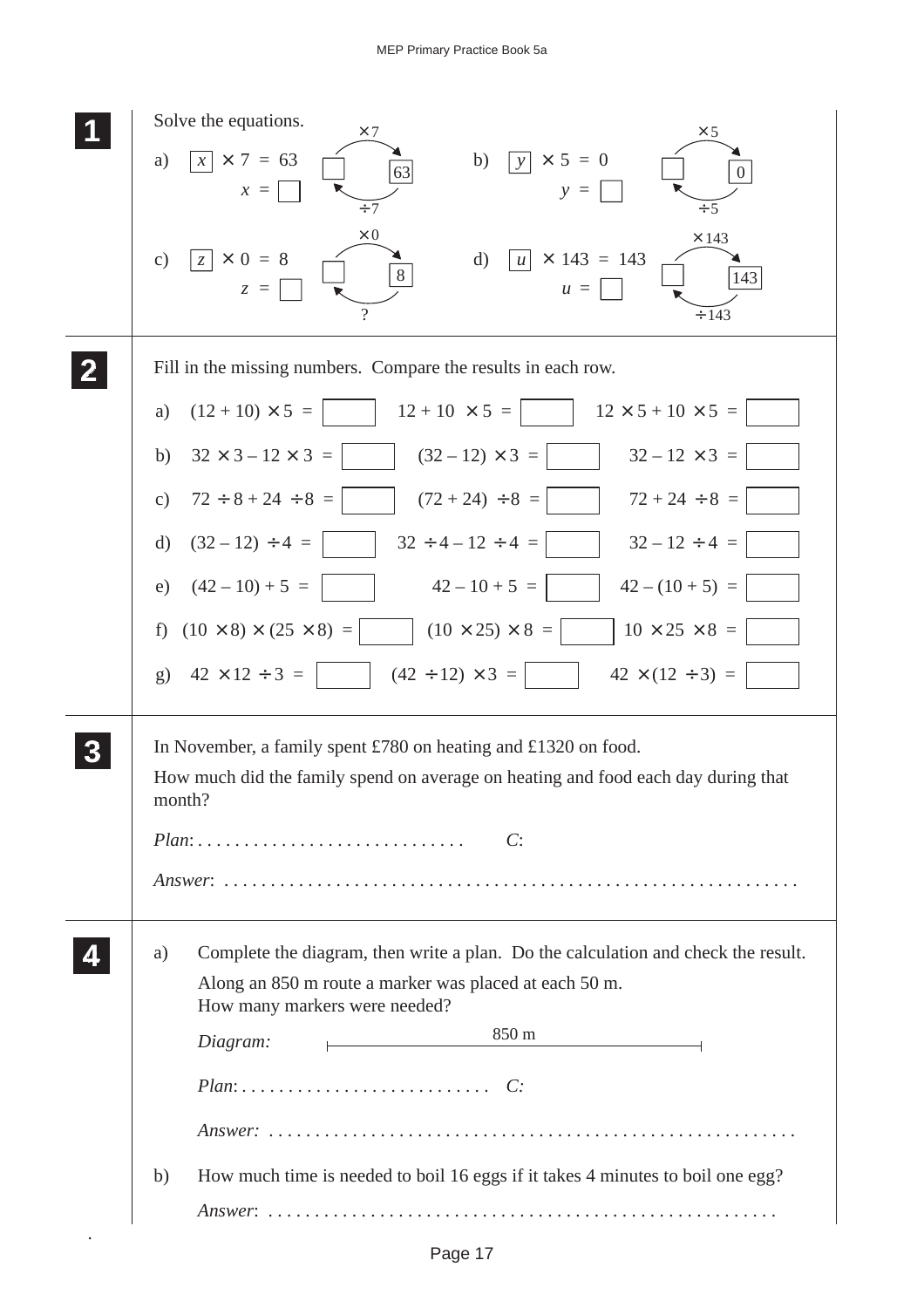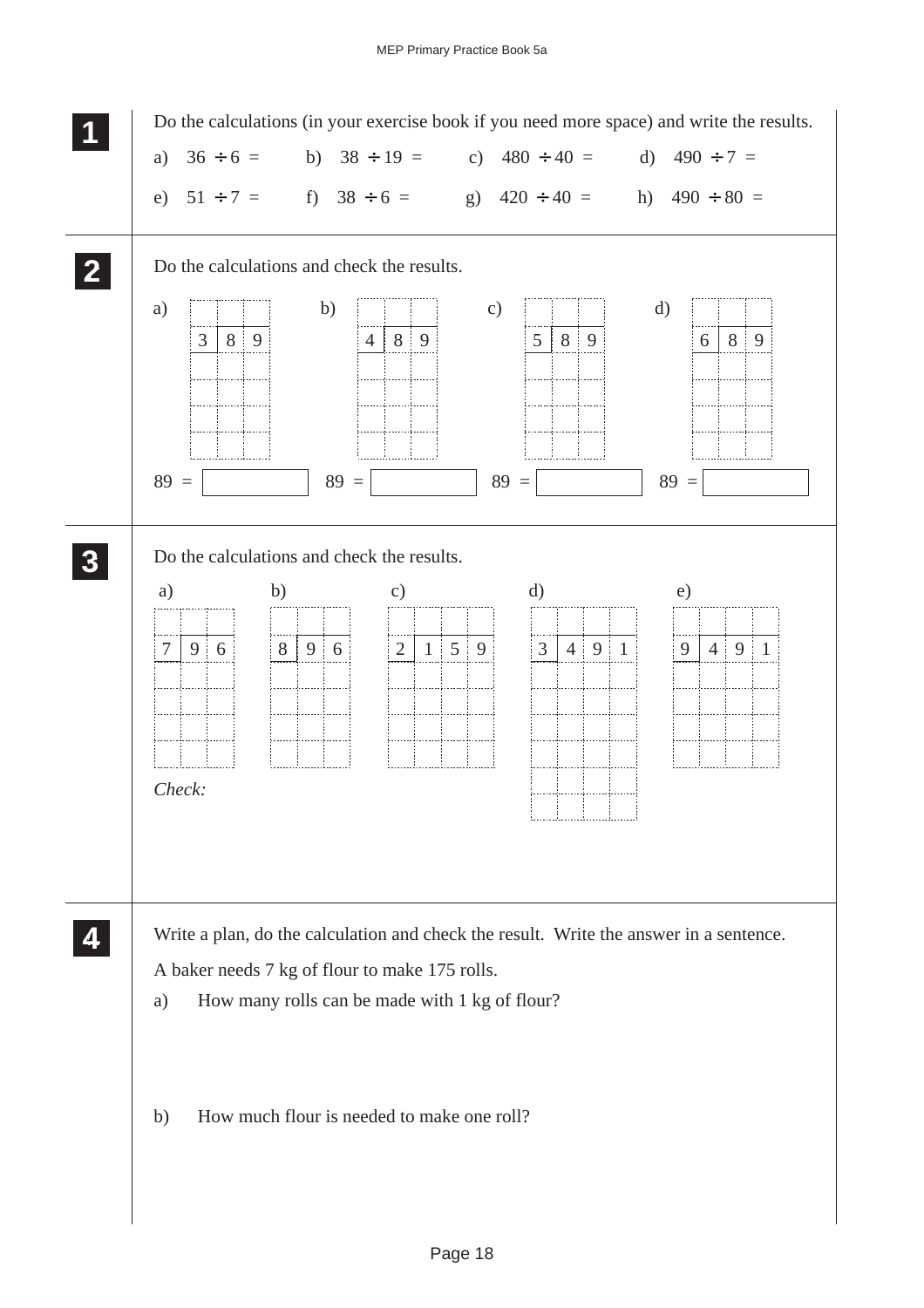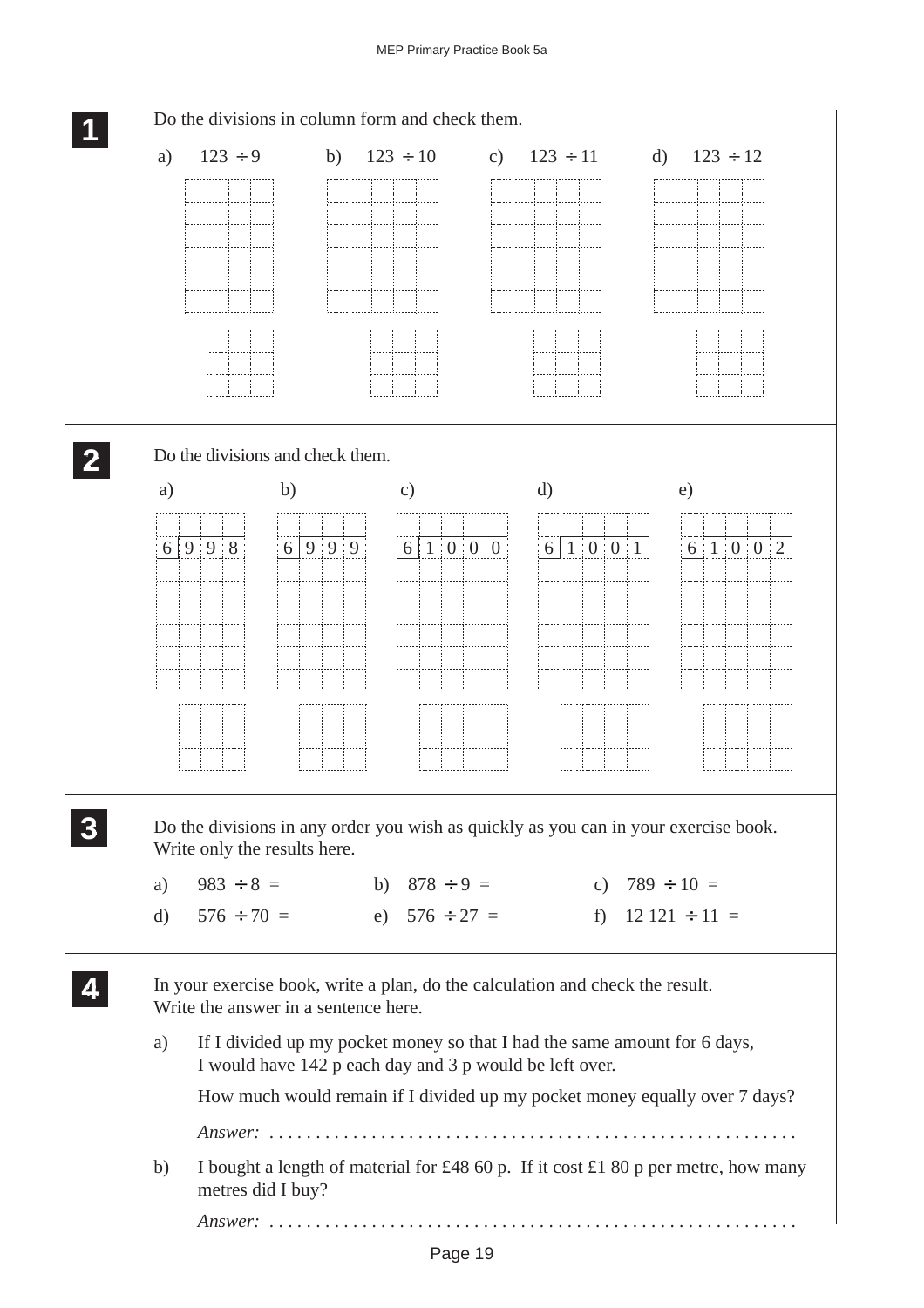|   | Write these numbers in the appropriate sets.                                                                                                                          |
|---|-----------------------------------------------------------------------------------------------------------------------------------------------------------------------|
|   | 110 27 64 100<br>20<br>300 55<br>60<br>125 324<br>10 900<br>Divisible by 3<br>Divisible by 4<br>Divisible by 5<br>Multiple of 10<br>Multiple of 25<br>Multiple of 100 |
| 2 | Do the divisions in column form and check them. Write the results here.                                                                                               |
|   | $217 \div 3 =$<br>b) $217 \div 5 =$<br>c)<br>$217 \div 7 =$<br>a)                                                                                                     |
|   | $f$ )<br>$392 \div 9 =$<br>$392 \div 6 =$<br>e) $392 \div 5 =$<br>d)                                                                                                  |
|   | $a + 1462 = 2000$<br>b) $b-357 = 569$ c)<br>$3143 - c = 606$<br>a)<br>$b =$<br>$a =$<br>$c =$                                                                         |
|   | e) $e \div 24 - 5 = 5$ f) $2693 \times f = 0$<br>$19 \times d + 2 = 40$<br>$\mathbf{d}$<br>$d =$<br>$f =$<br>$e =$                                                    |
|   | Solve the problems in your exercise book. Write only the answers here.<br>Cinema tickets cost £2 60 p for adults and £1 90 p for children.                            |
|   | How much would it cost a family of 2 adults and 2 children to go to the cinema?<br>a)                                                                                 |
|   |                                                                                                                                                                       |
|   | John is 10 years old and has been given a cinema token worth £20 for his birthday.<br>b)<br>How many friends could he take with him to the cinema using his token?    |
|   |                                                                                                                                                                       |
|   | The arrows point<br>$\overline{4}$<br>32<br>towards the factors.                                                                                                      |
|   | Continue drawing<br>24<br>$\sim$                                                                                                                                      |
|   | the arrows.<br>$\overline{2}$<br>8                                                                                                                                    |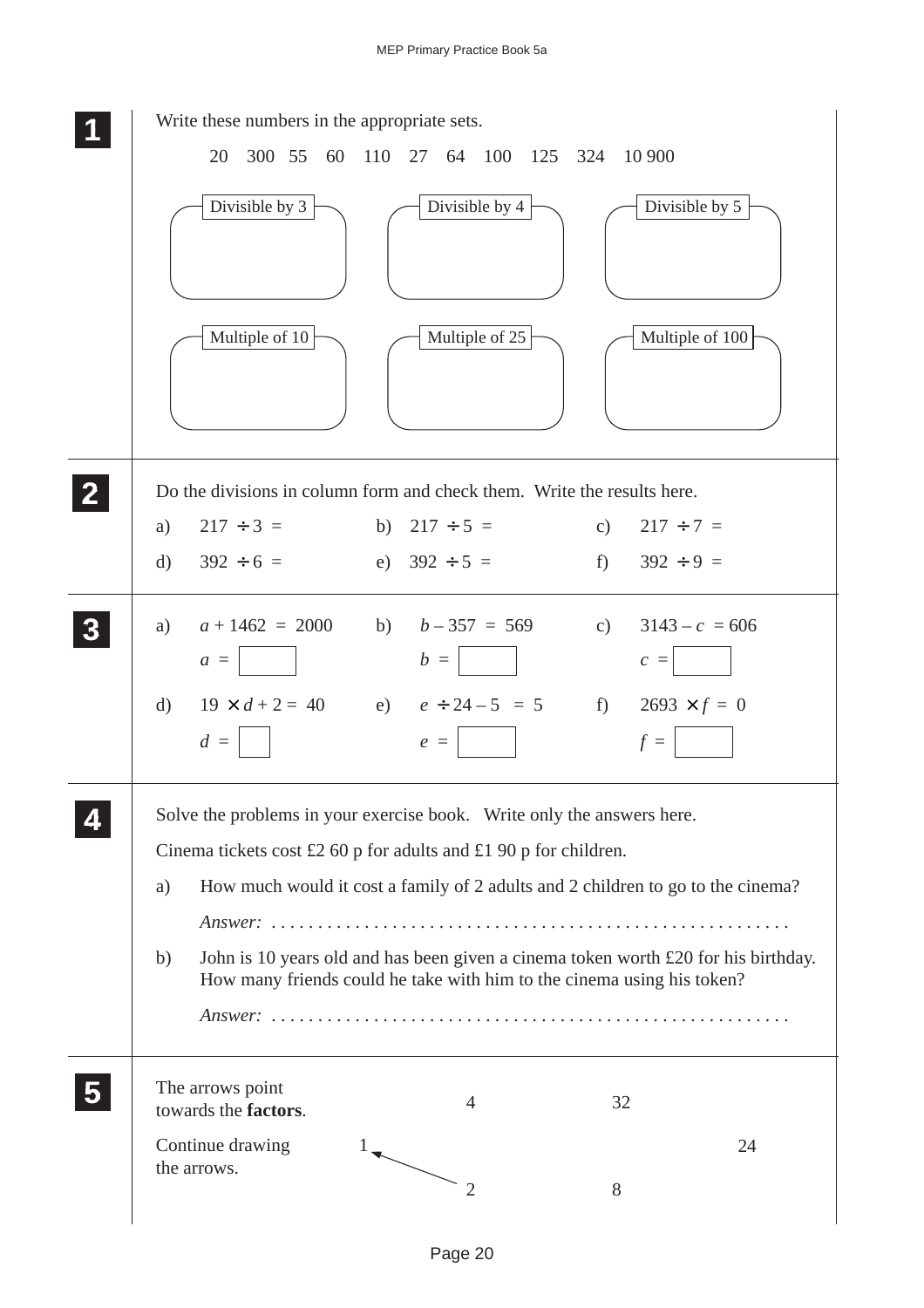|              |               |                                               | Use the thermometer diagram to help you work out how the temperatures change.                                                                                  |                                                                                                                                                                                                                                                                                                                                                                                                                                                                                                       |                |
|--------------|---------------|-----------------------------------------------|----------------------------------------------------------------------------------------------------------------------------------------------------------------|-------------------------------------------------------------------------------------------------------------------------------------------------------------------------------------------------------------------------------------------------------------------------------------------------------------------------------------------------------------------------------------------------------------------------------------------------------------------------------------------------------|----------------|
|              | $\circ$ C     | a)                                            | The temperature is $-3^{\circ}C$ ,                                                                                                                             | New temperature                                                                                                                                                                                                                                                                                                                                                                                                                                                                                       |                |
|              |               | then: $i)$                                    | it rises by $2^{\circ}C$                                                                                                                                       |                                                                                                                                                                                                                                                                                                                                                                                                                                                                                                       |                |
|              | $-10$         |                                               | it rises by $3^{\circ}C$<br>$\overline{ii}$ )                                                                                                                  |                                                                                                                                                                                                                                                                                                                                                                                                                                                                                                       |                |
|              |               |                                               | it rises by $10^{\circ}$ C<br>iii)                                                                                                                             |                                                                                                                                                                                                                                                                                                                                                                                                                                                                                                       |                |
|              | $\Box$        |                                               | it falls by $2^{\circ}C$<br>iv)                                                                                                                                |                                                                                                                                                                                                                                                                                                                                                                                                                                                                                                       |                |
|              |               | b)                                            | The temperature is $3^{\circ}C$ ,                                                                                                                              |                                                                                                                                                                                                                                                                                                                                                                                                                                                                                                       |                |
|              | $-10$         | then: $i)$                                    | it falls by $2^{\circ}C$                                                                                                                                       | .                                                                                                                                                                                                                                                                                                                                                                                                                                                                                                     |                |
|              |               |                                               | it falls by $3^{\circ}$ C<br>$\ddot{\text{11}})$                                                                                                               |                                                                                                                                                                                                                                                                                                                                                                                                                                                                                                       |                |
|              | $-20$         |                                               | it falls by $10^{\circ}$ C<br>$\overline{111}$ )                                                                                                               |                                                                                                                                                                                                                                                                                                                                                                                                                                                                                                       |                |
| $\mathbf{2}$ |               |                                               | Write each person's balance as one amount of money.                                                                                                            |                                                                                                                                                                                                                                                                                                                                                                                                                                                                                                       |                |
|              | a)            | Mike has $£18$ in cash<br>and is £12 in debt. | (1)<br>(1)<br>(1)<br>(1)<br>(1)<br>$-1$<br>$-1$ l<br>$-1$<br>$ -1  - 1 $                                                                                       | $\textcircled{1} \textcircled{1} \textcircled{1} \textcircled{1} \textcircled{1} \textcircled{1}$<br>(1)<br>(1)<br>$-1$   $-1$  <br>$ -1 $<br>$ -1 $                                                                                                                                                                                                                                                                                                                                                  | <b>Balance</b> |
|              | b)            | Nick has $£12$ in cash<br>and is £18 in debt. | $\textcircled{\scriptsize{1}}$<br>$\left( \frac{1}{2} \right)$<br>$\Omega$<br>$\textcircled{1}$                                                                | $\begin{array}{ccccccccccccc} \text{(1)} & \text{(1)} & \text{(1)} & \text{(1)} & \text{(1)} & \text{(1)} & \text{(1)} & \text{(1)} & \text{(1)} & \text{(1)} & \text{(1)} & \text{(1)} & \text{(1)} & \text{(1)} & \text{(1)} & \text{(1)} & \text{(1)} & \text{(1)} & \text{(1)} & \text{(1)} & \text{(1)} & \text{(1)} & \text{(1)} & \text{(1)} & \text{(1)} & \text{(1)} & \text{(1)} & \text{(1)} & \text{(1)} & \text{(1)} & \text{(1)} & \text{(1)} & \text{(1)} & \text{(1)} & \text{(1)} &$ | <b>Balance</b> |
|              | $\mathbf{c})$ | Luke has $£16$ in cash<br>and is £16 in debt. | $\bigcirc$<br>$\textcircled{\scriptsize{1}}$<br>(1)<br>$\textcircled{1} \textcircled{1} \textcircled{1} \textcircled{1} \textcircled{1}$<br>$\bigcirc$         | $\bigcirc$<br>$(1)$ $(1)$ $(1)$<br>$-1$ $ -1$ $ -1$ $ -1$                                                                                                                                                                                                                                                                                                                                                                                                                                             | <b>Balance</b> |
|              | a)            |                                               | Mark the <b>opposite</b> numbers of this set on the number line.<br>$\{-7, 10, 0, 11, -10, 5, 7\}$                                                             |                                                                                                                                                                                                                                                                                                                                                                                                                                                                                                       |                |
|              | b)            | $-5$<br>$-10$                                 | $\overline{0}$<br>Write the actual values in the boxes, then write the <b>opposite</b> values beside them.<br>i) $-(+7) =$   , ii) $-(-3) =$   , iii) $-(0) =$ | 5                                                                                                                                                                                                                                                                                                                                                                                                                                                                                                     | 10             |
|              |               | a) 1, 2, 3, 4, 5,  are                        |                                                                                                                                                                | whole numbers or                                                                                                                                                                                                                                                                                                                                                                                                                                                                                      | numbers.       |
|              |               | b) $-1, -2, -3, \ldots$ are                   |                                                                                                                                                                | whole numbers.                                                                                                                                                                                                                                                                                                                                                                                                                                                                                        |                |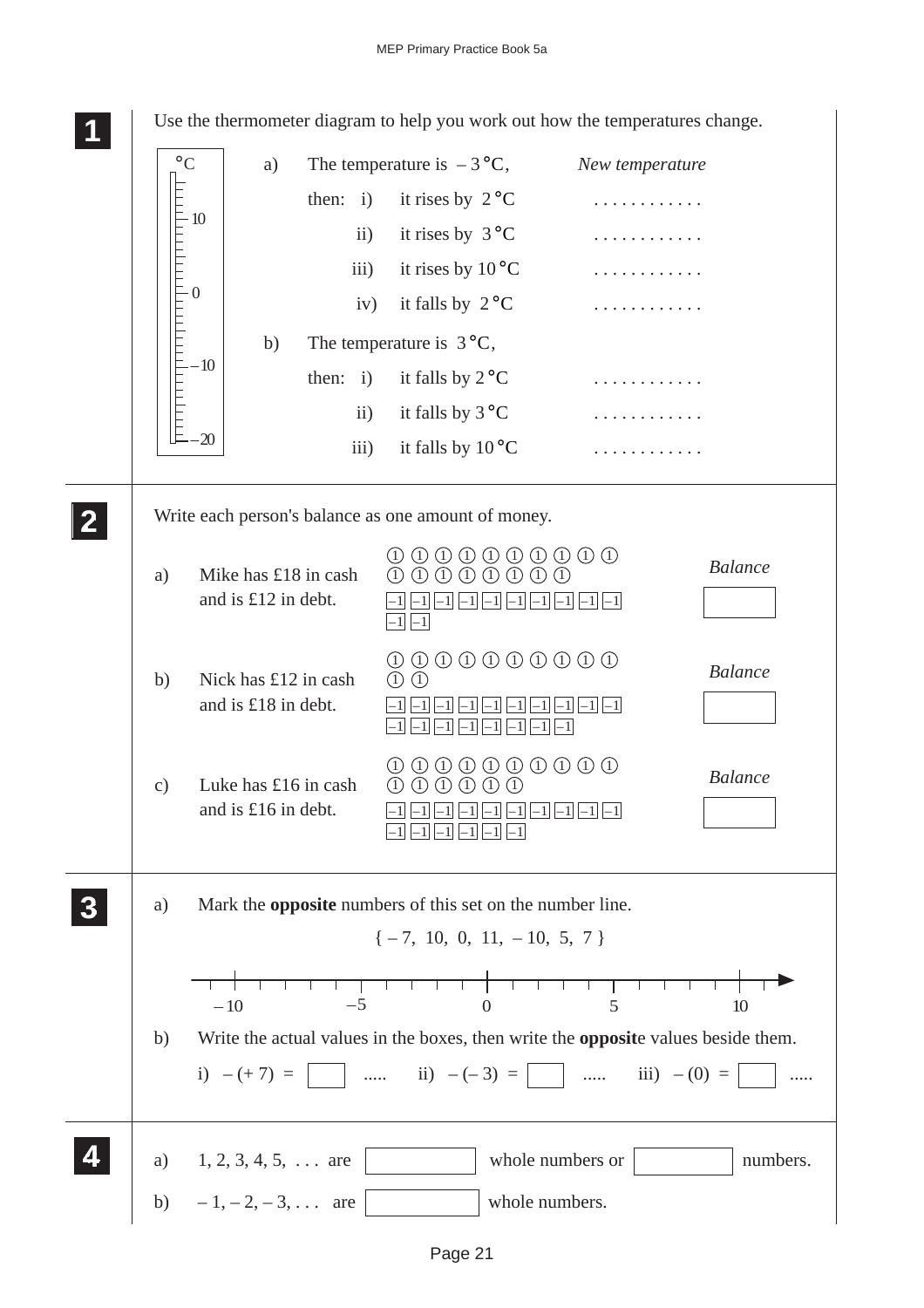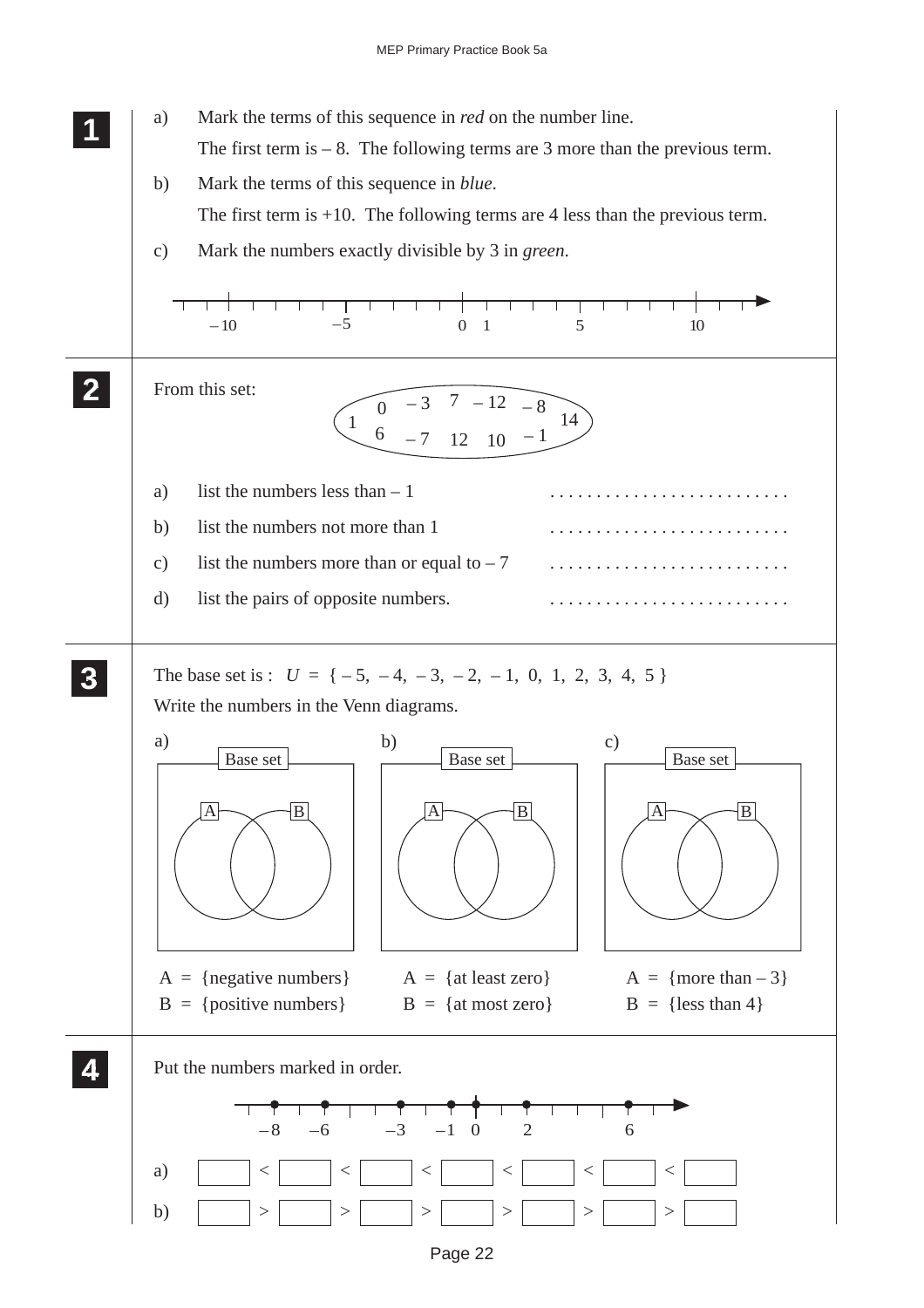**1 11** Work out the rule and complete the table. Write the rule in different ways. Use this counting strip to help you work out the sums and differences.  $3-1 = 2-0 = 5-3 = 9-7 = 12-10 =$  $1 - (-1) = 0 - (-2) = -1 - (-3) = -2 - (-4) = -3 - (-5) =$  $2-4 = 3-5 = 6-8 = 1-3 = 0-2 =$  $-1 - 1 = -2 - 0 = -3 - (-1) = -5 - (-3) = -8 - (-6) =$  $2+3 = 2+5 = 2+10 = 2+(-2) = 2+(-5) =$  $-2+0$  =  $-2+1$  =  $-2+2$  =  $-2+3$  =  $-2+7$  =  $-2 + (-1) = -2 + (-2) = -2 + (-5) = -2 + (-9) = -2 + (-4) =$ Work out the rule and complete the table. Fill in the word missing from the statement. Solve the inequalities if the solutions are integer numbers. *b c*  $5$   $\begin{vmatrix} -4 & -6 & 0 & 3 & 1 \end{vmatrix}$   $\begin{vmatrix} -8 & -8 \end{vmatrix}$  $\boldsymbol{0}$ 11 8 3  $7 \mid -5 \mid -4$ *Rule: c =*  $a$  | 2 | -1 | 2 | 5 – 4 – 3 1 – 3  $4 \mid 0 \mid 7 \mid -4$ – 4 2  $a = b =$ **2 22 22 3 33 33 33 4 44 44** *y z*  $5 \mid 3 \mid 0 \mid -2 \mid 5 \mid 9 \mid -5 \mid -8 \mid 10 \mid -10 \mid -5$  $0$  | 3 | 2  $x \mid 5 \mid 6 \mid -2 \mid 5$ 3  $^{-2}$  $8 \mid -3$  $\overline{7}$ 4  $^{-2}$  $^{-2}$ – 5 – 6 6 *z* is the **between** *x* and *y* a)  $\boxed{\phantom{0}} \geq -5$   $\boxed{\phantom{0}}$  :  $\boxed{\phantom{0}}$  :  $\boxed{\phantom{0}}$ b)  $\bigwedge$  < 3  $\bigtriangleup$ :  $\bigtriangleup$ c)  $-5 < \bigcirc$   $< 2$   $\bigcirc$  : d)  $-7 < \overline{) \, (}$  and  $\overline{) \, (} < -1$   $\overline{) \, (}$ : e)  $2 < \frac{1}{2}$  or  $\frac{1}{2} < -3$   $\frac{1}{2}$ :  $-8$   $-7$   $-6$   $-5$   $-4$   $-3$   $-2$   $-1$  | 0 | 1 2 3 4 5 6 7 8  $-10$   $-9$   $-8$   $-7$   $-6$   $-5$   $-4$   $-3$   $|-2$   $|-1$  0 1 2 3 4 5 – 9  $-11$   $-10$   $-9$   $-8$   $-7$   $-6$   $-5$   $-4$   $-3$   $|-2$   $|-1$  0 1 2 3 4 5 6 9 10 12 11  $9 \t10$  $-11 - 10$  $-13 - 12$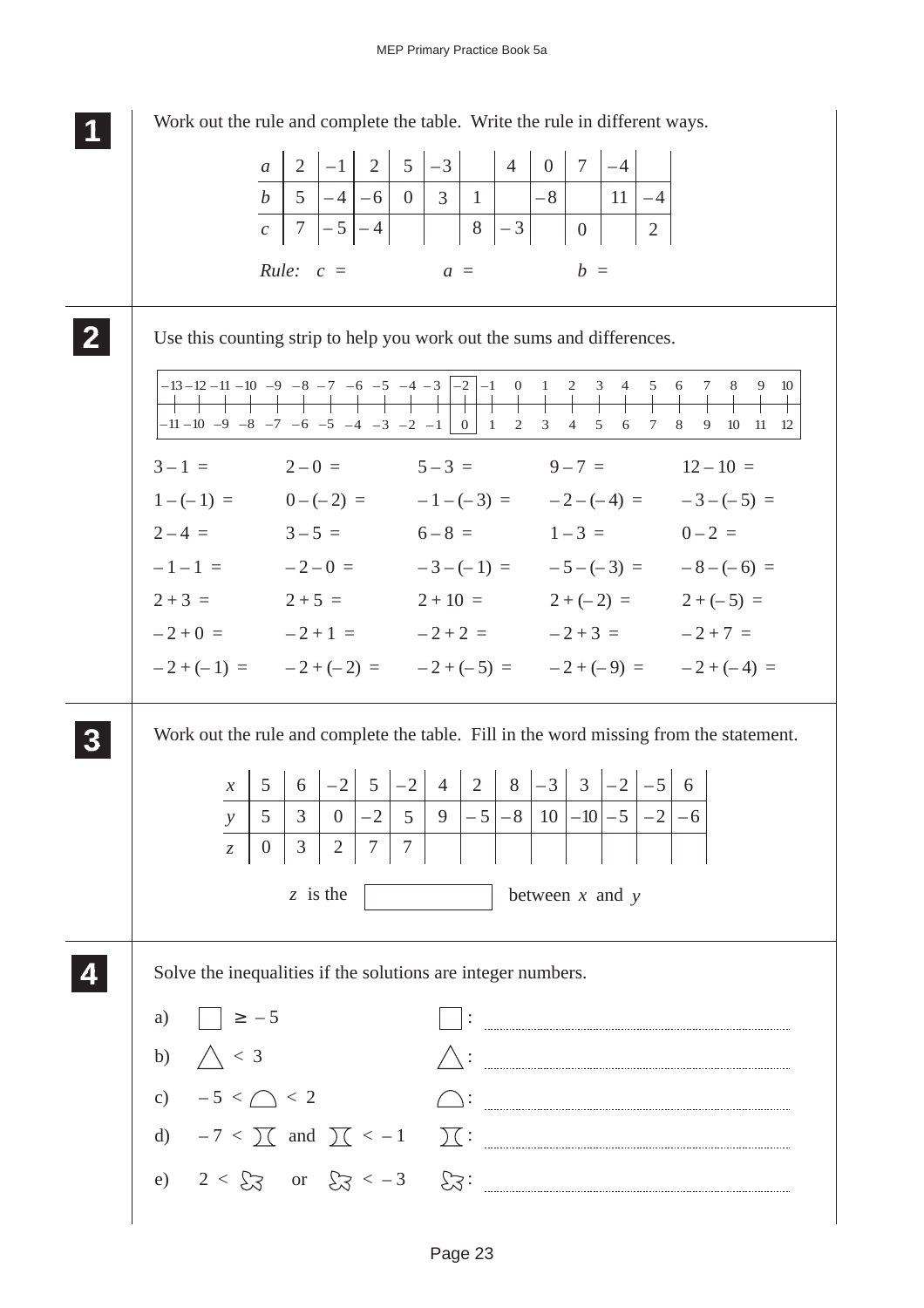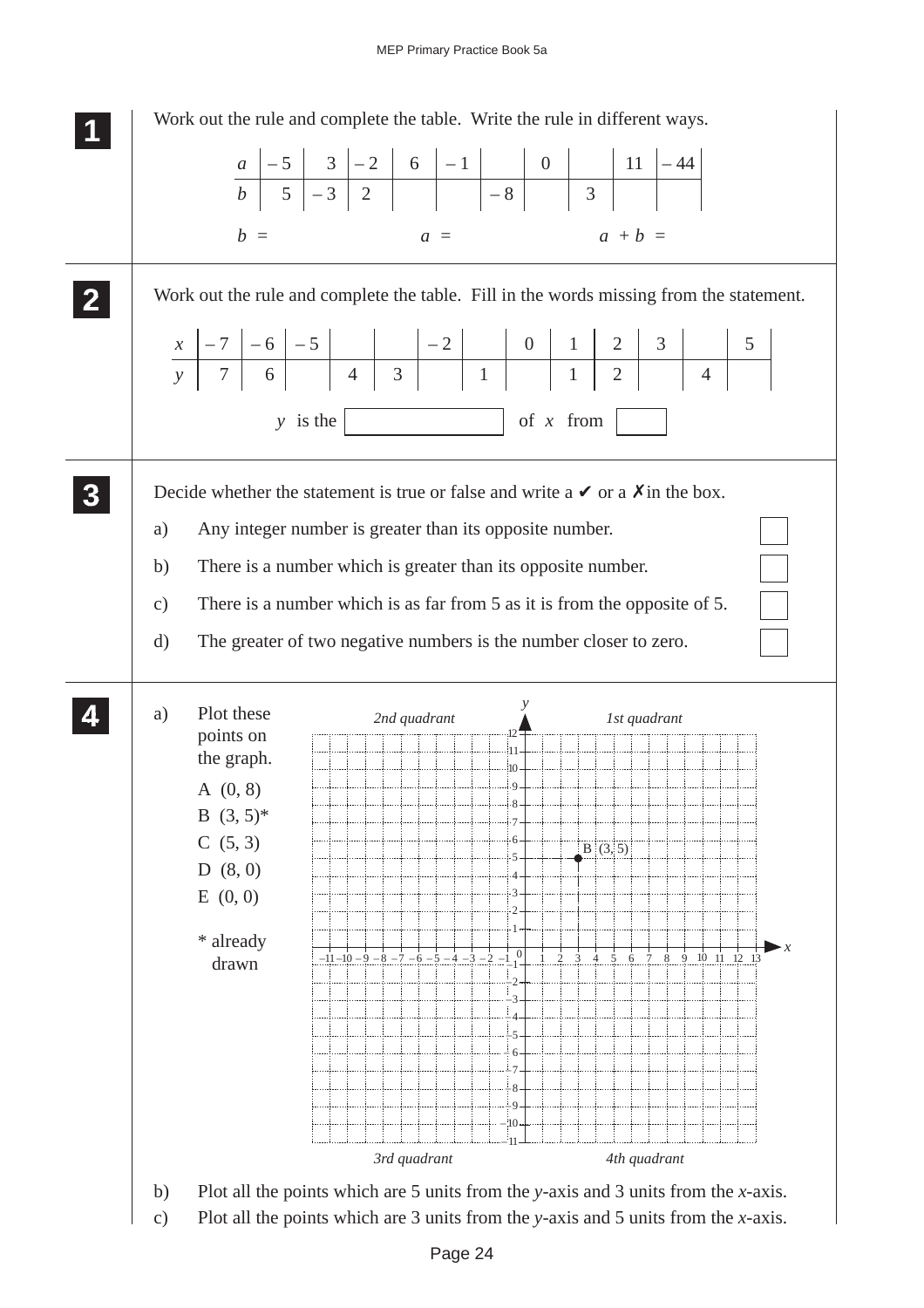| Decide whether the statement is true or false and write a T or an F in the box.                                                                                      |
|----------------------------------------------------------------------------------------------------------------------------------------------------------------------|
| Any positive number is an integer.<br>a)                                                                                                                             |
| There is a number which is 2 less than its opposite number.<br>b)                                                                                                    |
| Zero can be positive or negative.<br>$\mathbf{c})$                                                                                                                   |
| The greater of two positive numbers is the number furthest from zero.<br>$\mathbf{d}$                                                                                |
| Which is more? Fill in the missing signs.                                                                                                                            |
| $4.5 \text{ m}$<br>45 cm<br>910 g c) 1800 sec.<br>3 min<br>b) $91 \text{ kg}$<br>a)                                                                                  |
| d) $-4-4$   $-4+(-4)$ e) £150 20 p<br>1502 p                                                                                                                         |
| $\begin{vmatrix} 14-12 & g \end{vmatrix}$ - 1+(-2) $\begin{vmatrix} -2+1 & h \end{vmatrix}$ 0 ÷ 7 $\begin{vmatrix} 0 & -2 \\ 1 & -2 \end{vmatrix}$<br>$12 - 14$<br>f |
| Fill in the missing numbers.                                                                                                                                         |
| $8 - 0 =$<br>$+0 = 8$<br>8 is more than 0 by<br>a)                                                                                                                   |
| $-8 - 0 =$<br>$+0 = -8$<br>$-8$ is less than<br>by $8$<br>b)                                                                                                         |
| $8 - 2 =$<br>$+2 = 8$<br>8 is more than 2 by<br>$\mathbf{c})$                                                                                                        |
| $8 - (-3) =$<br>8 is more than $-3$ by<br>$+(-3) = 8$<br>$\mathbf{d}$                                                                                                |
| $-3$ is more than $-7$ by<br>$-3-(-7) =$<br>$+(-7) = -3$<br>e)                                                                                                       |
| $4 - 13 =$<br>$+13 = 4$<br>$4$ is less than<br>  by 9<br>f)                                                                                                          |
| g) $-2$ is less than 3 by                                                                                                                                            |
|                                                                                                                                                                      |
| Work out the rule and complete the table. Write the rule in different ways.                                                                                          |
|                                                                                                                                                                      |
|                                                                                                                                                                      |
| $S =$<br>$r + s =$<br>$r =$                                                                                                                                          |
| What could the temperatures be? Answer by writing an inequality.                                                                                                     |
| The temperature is more than $-5^{\circ}$ C but less than $-2^{\circ}$ C.<br>a)                                                                                      |
| The temperature is less than $2^{\circ}C$ but is at least $-1^{\circ}C$ .<br>b)                                                                                      |
| The temperature is not more than $10^{\circ}$ C<br>$\mathbf{c})$                                                                                                     |
| and is not less than $-1$ °C.                                                                                                                                        |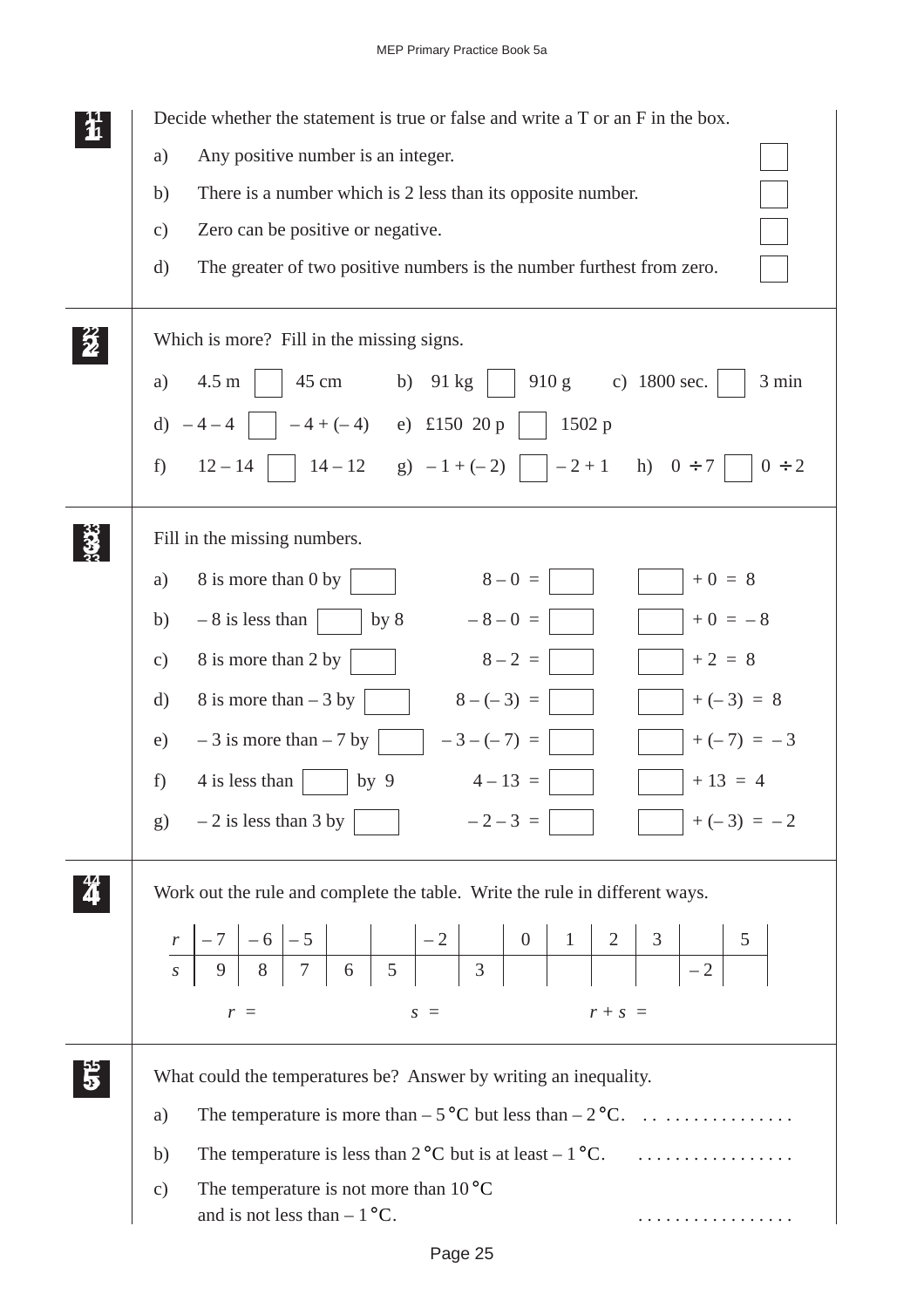| What part of the shapes are shaded?                                                                                                       |  |  |  |  |  |
|-------------------------------------------------------------------------------------------------------------------------------------------|--|--|--|--|--|
| b)<br>$\mathbf{d}$<br>e)<br>f<br>$\mathbf{c})$<br>a)                                                                                      |  |  |  |  |  |
| <br>                                                                                                                                      |  |  |  |  |  |
| Colour the given fraction of each shape.                                                                                                  |  |  |  |  |  |
| d)<br>f)<br>b)<br>e)<br>$\mathbf{c})$<br>a)<br>$rac{3}{7}$<br>$rac{2}{5}$<br>$rac{5}{6}$<br>$rac{3}{4}$<br>$\frac{1}{3}$<br>$\frac{1}{2}$ |  |  |  |  |  |
| ii) $\frac{5}{6}$ iii) $\frac{7}{6}$ of the length of this<br>$rac{1}{6}$<br>Draw lines which are: i)<br>a)<br>12 cm line segment.        |  |  |  |  |  |
| 12 cm<br>$\mathbf{i}$                                                                                                                     |  |  |  |  |  |
|                                                                                                                                           |  |  |  |  |  |
| $\overline{iii}$ )<br>Write their lengths below the lines.<br>b)                                                                          |  |  |  |  |  |
| Mark the positions of these fractions on the number line.                                                                                 |  |  |  |  |  |
| $\frac{1}{8}$ , $\frac{1}{2}$ , $\frac{3}{4}$ , $\frac{7}{8}$ , $\frac{9}{8}$ , $\frac{5}{4}$ , $\frac{5}{8}$ , $\frac{12}{8}$            |  |  |  |  |  |
| + + + + + + + + + +<br>$\mathbf{1}$<br>$\boldsymbol{0}$                                                                                   |  |  |  |  |  |
| Which would give you more chocolate?<br>$\frac{3}{8}$ of one bar<br>$\frac{1}{8}$ of 3 bars<br><b>or</b><br>Answer:                       |  |  |  |  |  |
|                                                                                                                                           |  |  |  |  |  |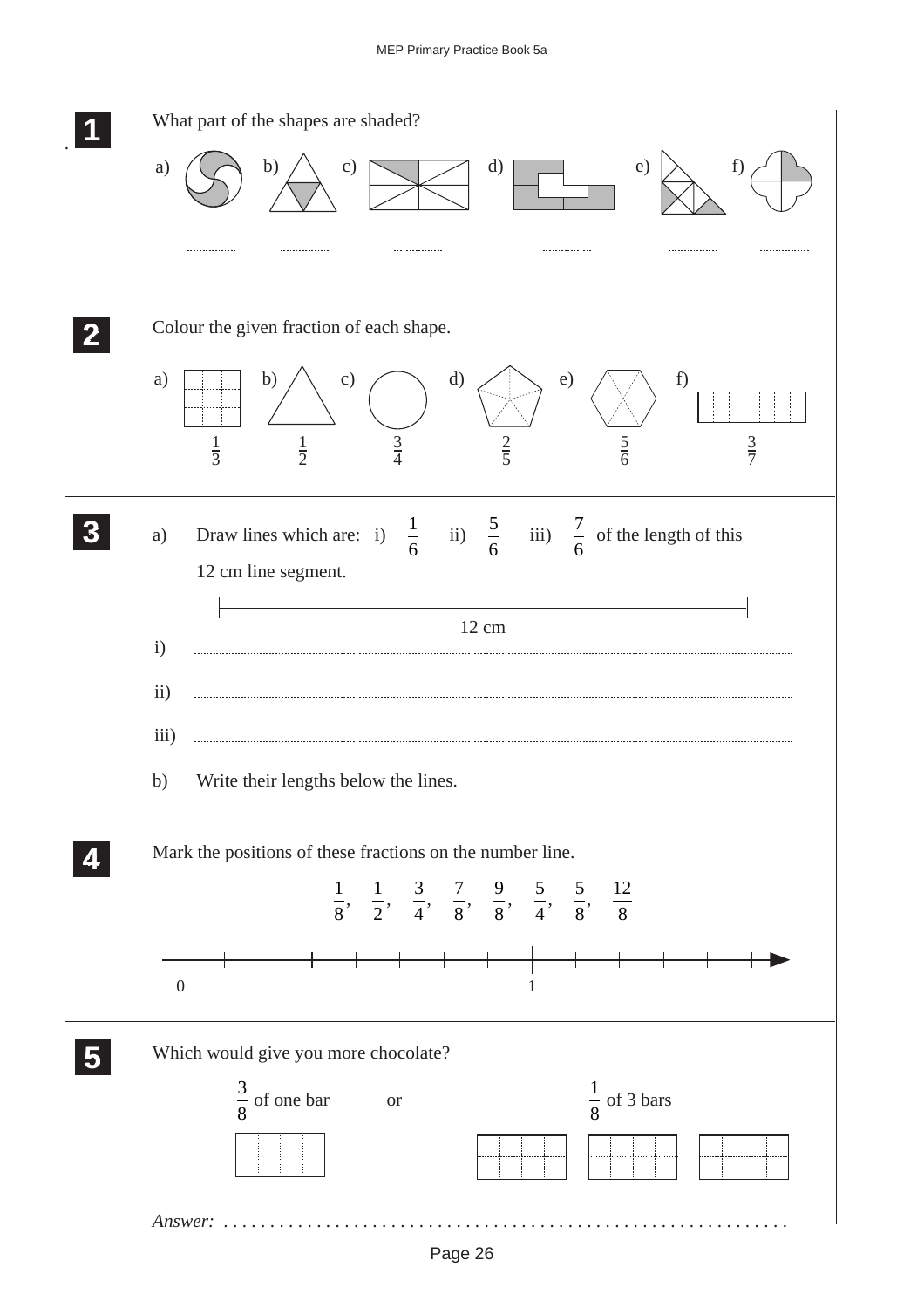| a)                                           | Use a ruler to draw the required parts of this 10 cm line segment.                                                                                                                                                                                                                                   |  |  |  |  |
|----------------------------------------------|------------------------------------------------------------------------------------------------------------------------------------------------------------------------------------------------------------------------------------------------------------------------------------------------------|--|--|--|--|
|                                              | 1 unit                                                                                                                                                                                                                                                                                               |  |  |  |  |
|                                              | 10 cm<br>$\frac{1}{10}$<br>$\frac{8}{10}$<br>$rac{3}{4}$<br>$\frac{12}{10}$                                                                                                                                                                                                                          |  |  |  |  |
| Mark the fractions on the number line.<br>b) |                                                                                                                                                                                                                                                                                                      |  |  |  |  |
|                                              |                                                                                                                                                                                                                                                                                                      |  |  |  |  |
| Colour:<br>a)<br>b)<br>d)                    | $\frac{1}{10}$ of the square in <i>red</i><br>$\frac{1}{10}$ =<br>$\overline{100}$<br>$\frac{30}{100}$ of the square in <i>blue</i><br>c) $\frac{2}{5}$ of the square in <i>yellow</i><br>$\frac{2}{5}$ =<br>$\overline{10}$<br>100<br>$\frac{13}{100}$ of the square in <i>green</i> .              |  |  |  |  |
| a)                                           | In your exercise book, calculate these parts of a 72 cm line segment and write the<br>lengths in the boxes.<br>$\frac{2}{6}$<br>$\frac{9}{6}$<br>$\frac{5}{6}$<br>b)<br>c)                                                                                                                           |  |  |  |  |
| a)<br>b)<br>$\mathbf{c})$<br>d)<br>e)<br>f)  | Write an operation for each part. Give the answer as a fraction or a whole number.<br>One seventh of three units:<br>The ratio of 3 to 10:<br>$\frac{3}{4}$ of 100:<br>The ratio of 15 to 8:<br>1 fifth of 1 third of 1 unit:<br>. <b>.</b> .<br>1 third of 1 fifth of 1 unit:<br>32 divided by 100: |  |  |  |  |
| g)                                           |                                                                                                                                                                                                                                                                                                      |  |  |  |  |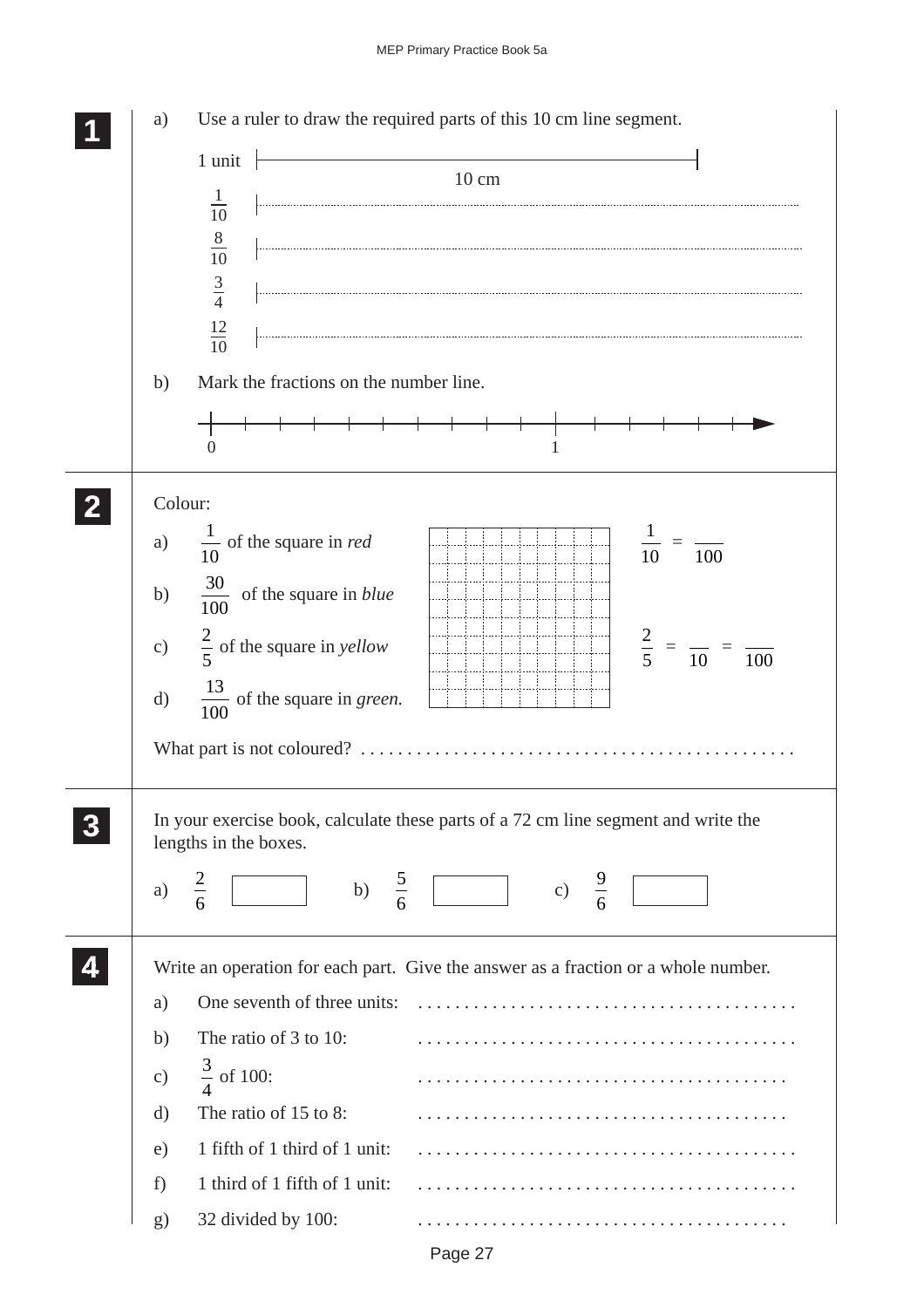**1 11**

Write the decimal numbers in the place-value table, then write the numbers as the sum of a whole number and a fraction.

|  |                                                                                                                                                                                                                                                                  | T<br>Th<br>H                | U<br>h<br>th<br>t                |                                             |  |  |
|--|------------------------------------------------------------------------------------------------------------------------------------------------------------------------------------------------------------------------------------------------------------------|-----------------------------|----------------------------------|---------------------------------------------|--|--|
|  | 16.07<br>a)                                                                                                                                                                                                                                                      |                             |                                  | $16 + \frac{7}{100} = 16 \frac{7}{100}$     |  |  |
|  | 518.26<br>b)                                                                                                                                                                                                                                                     |                             |                                  |                                             |  |  |
|  | 1001.108<br>$\mathbf{c})$                                                                                                                                                                                                                                        |                             |                                  |                                             |  |  |
|  | 0.058<br>$\mathbf{d}$                                                                                                                                                                                                                                            |                             |                                  |                                             |  |  |
|  |                                                                                                                                                                                                                                                                  |                             |                                  |                                             |  |  |
|  | Write these numbers as decimals. Do necessary calculations in your exercise book.                                                                                                                                                                                |                             |                                  |                                             |  |  |
|  | a) $\frac{35}{10}$ =                                                                                                                                                                                                                                             |                             | b) $\frac{7}{100}$ =             | c) $\frac{1003}{100}$ =                     |  |  |
|  | $\frac{1003}{10}$ =<br>$\mathrm{d}$                                                                                                                                                                                                                              |                             | e) $\frac{89}{10}$ =             | f) $83 + \frac{7}{10}$ =                    |  |  |
|  | g) $\frac{3}{100}$ =                                                                                                                                                                                                                                             |                             | h) $\frac{68}{100}$ =            | i) $\frac{527}{100}$ =                      |  |  |
|  | j) $1 + \frac{1}{2} =$                                                                                                                                                                                                                                           |                             | k) $15 + \frac{2}{5} =$          | 1) $\frac{1}{4}$ =                          |  |  |
|  | m) $\frac{6}{20}$ =                                                                                                                                                                                                                                              |                             | n) $143 + \frac{17}{50}$ =       | (o) $2\frac{3}{4}$ =                        |  |  |
|  | Write these decimals as fractions.                                                                                                                                                                                                                               |                             |                                  |                                             |  |  |
|  | a) $3.01 =$ b) $0.07 =$                                                                                                                                                                                                                                          |                             | c) $103.9 =$                     | d) $0.20 =$                                 |  |  |
|  | e) $20.8 =$ f) $101.101 =$                                                                                                                                                                                                                                       |                             | g) $30.3 =$                      | h) $1614.85 =$                              |  |  |
|  | Express these measures as decimals.                                                                                                                                                                                                                              |                             |                                  |                                             |  |  |
|  | a) $1 \text{ cm} =$<br>$\begin{vmatrix} m & b \end{vmatrix}$ 3 m 5 cm =<br>$\begin{vmatrix} m & c \end{vmatrix}$ 10 g =<br>kg<br>d) $2 \text{ m } 12 \text{ mm } =$ $\vert \text{ cm } = \vert$ $\vert \text{ m }$ e) $58 \ell 18 \text{ cl } = \vert$<br>$\ell$ |                             |                                  |                                             |  |  |
|  |                                                                                                                                                                                                                                                                  |                             |                                  |                                             |  |  |
|  | f) $28 \text{ kg } 300 \text{ g } =$                                                                                                                                                                                                                             |                             |                                  | kg $\qquad g)$ 3 hours 6 minutes =<br>hours |  |  |
|  | Express these amounts as:                                                                                                                                                                                                                                        |                             |                                  |                                             |  |  |
|  | a)                                                                                                                                                                                                                                                               |                             | decimals: i) £2 31 p = $\pounds$ | ii) $1810 p = \pounds$                      |  |  |
|  |                                                                                                                                                                                                                                                                  |                             | iii) £61 50 p = $\pounds$        | iv) 44 999 $p = \pounds$                    |  |  |
|  |                                                                                                                                                                                                                                                                  |                             |                                  |                                             |  |  |
|  | b)                                                                                                                                                                                                                                                               | £s and pence: i) £18.04 = £ |                                  | p ii) $6549 p = \pounds$<br>$\mathbf{p}$    |  |  |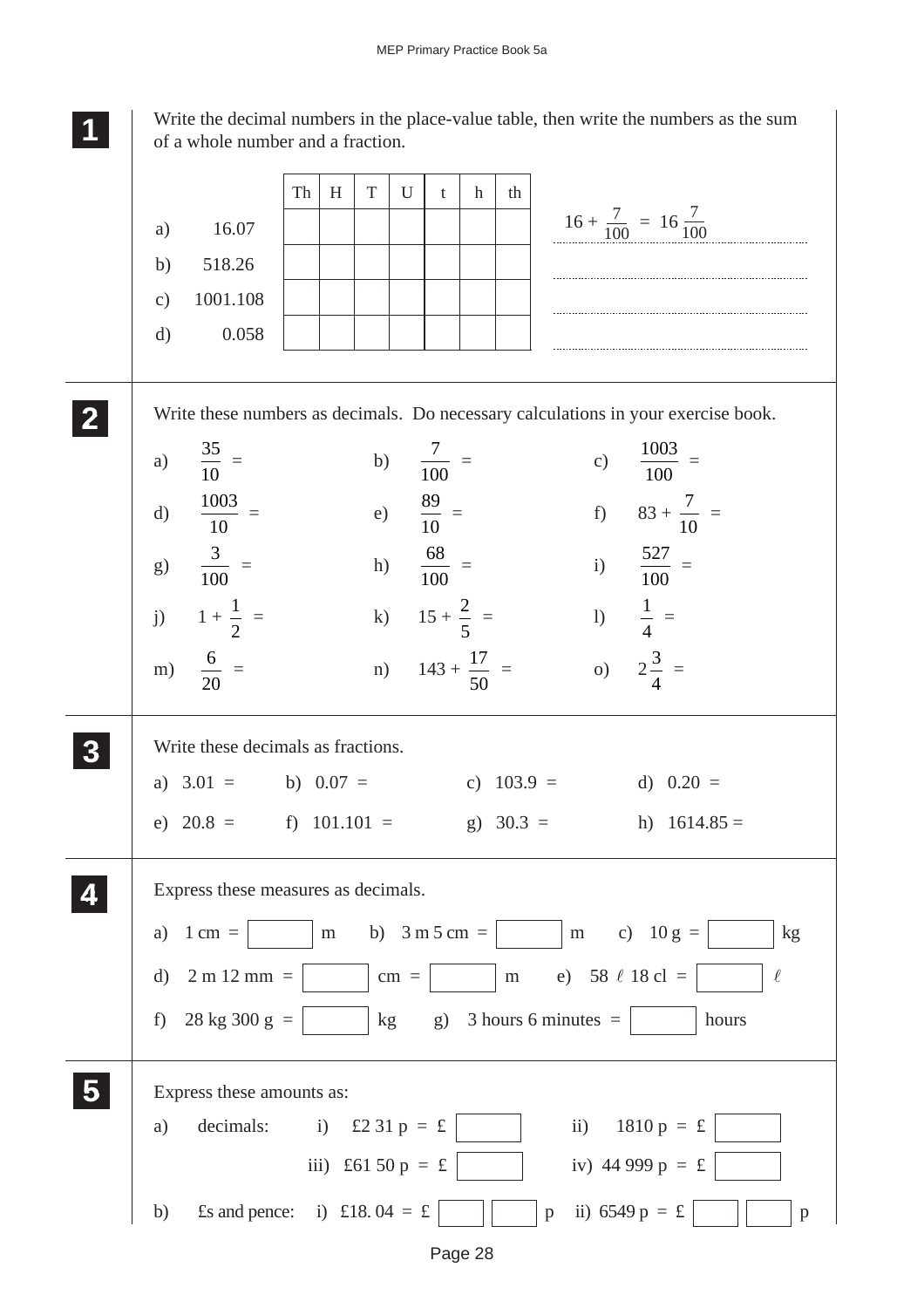![](_page_28_Figure_1.jpeg)

Page 29